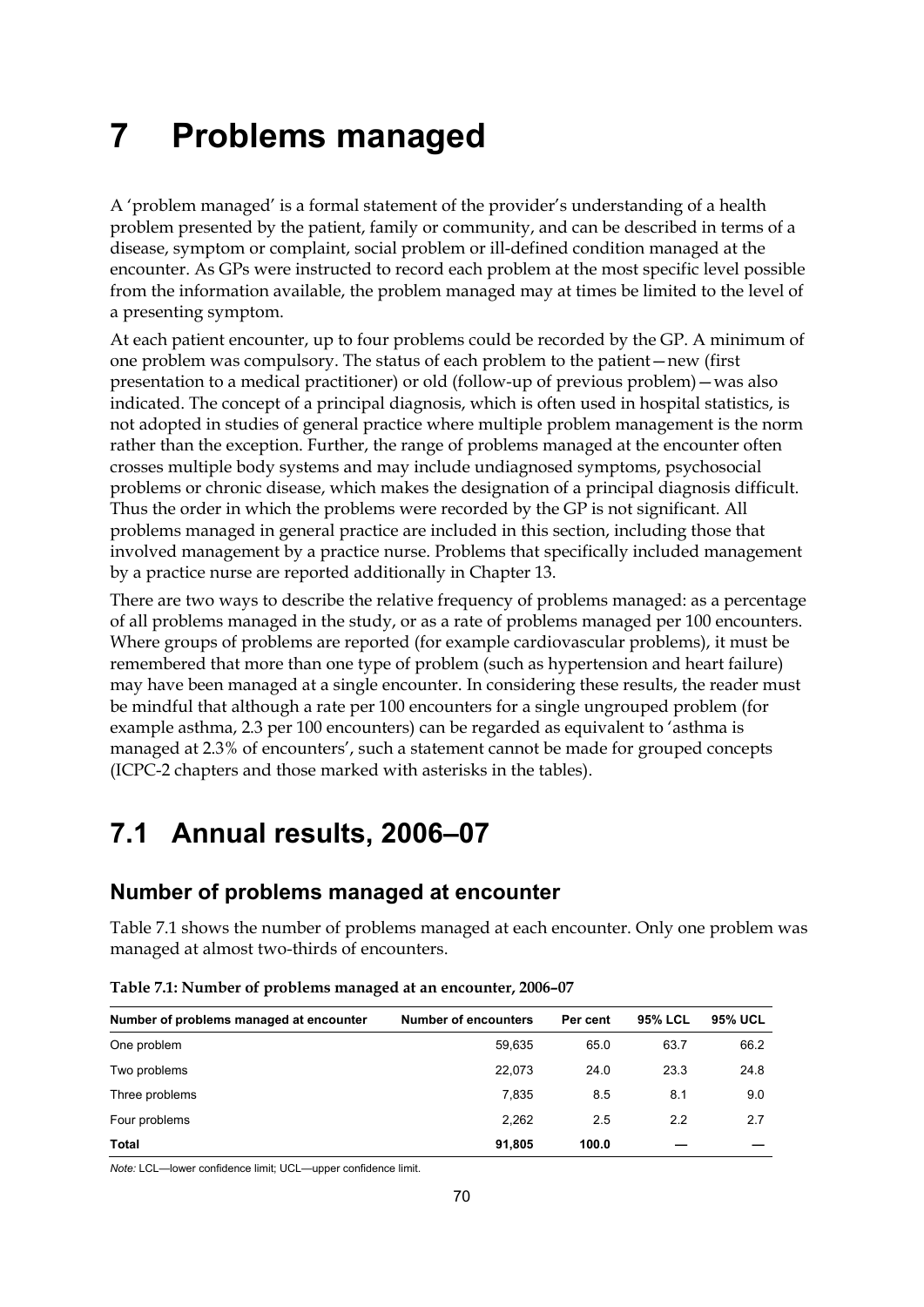The number of problems managed at encounter increased steadily with the age of the patient. Significantly more problems were managed overall at encounters with female patients (151.7 per 100 encounters, 95% CI: 149.4–153.9) than at those with male patients (144.6 per 100 encounters, 95% CI: 142.4–146.7). Figure 7.1 shows the age–sex-specific rates of problems managed, and demonstrates that this difference was particularly evident in the 15–24, 25–44 and 45–64 years age groups.



### **Problems managed by ICPC-2 chapter**

The frequency and the distribution of problems managed, by ICPC-2 chapter, are presented in Table 7.2. Rates per 100 encounters and the proportion of total problems are provided at the ICPC-2 chapter level and for frequent individual problems within each chapter. Only those individual problems accounting for at least 0.5% of all problems managed are listed in the table, in decreasing order of frequency.

### **Problems managed by ICPC-2 component**

Problems managed in general practice may also be examined using the components of the ICPC-2 classification to provide a more thorough understanding of the types of problems managed during general practice encounters. Table 7.3 lists the distribution of problems managed by ICPC-2 component.

In the BEACH program, participating GPs are instructed to record the problem being managed at the encounter at the highest diagnostic level possible using the currently available evidence. As such, almost two-thirds of problems were expressed as diagnoses or diseases, with the majority of other problems described as symptoms or complaints (21.1%), or as diagnostic or preventive procedures such as check-ups (9.3%). However, in some situations, rather than providing clinical details about the problem under management, a 'process' was recorded. That is, the problem was described in terms of a test result or an administrative procedure, or as a prescription.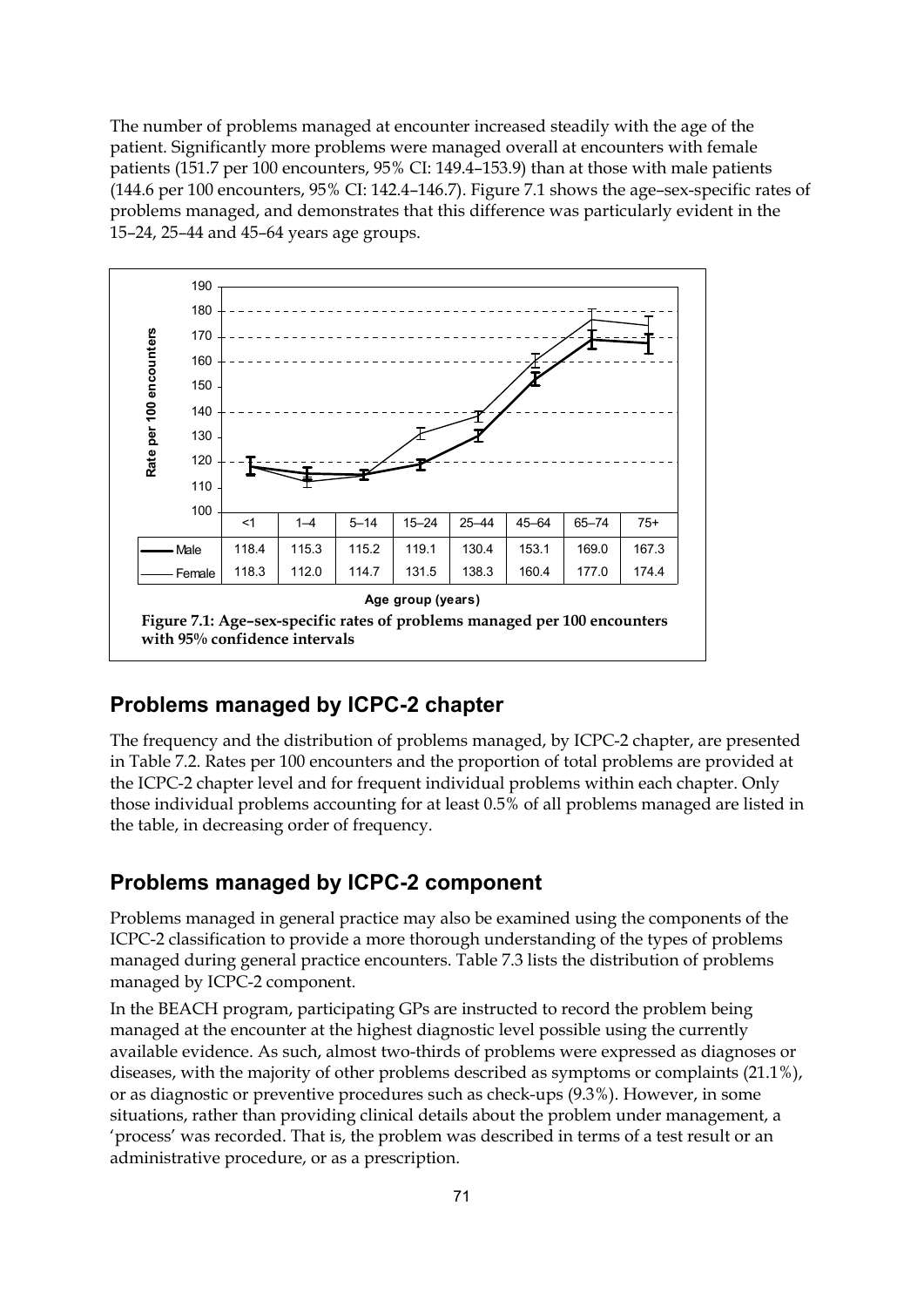| Problem managed                            | <b>Number</b> | Per cent total<br>problems <sup>(a)</sup><br>$(n = 136, 333)$ | Rate per 100<br>encounters <sup>(b)</sup><br>$(n = 91,805)$ | 95%<br>LCL | 95%<br>UCL |
|--------------------------------------------|---------------|---------------------------------------------------------------|-------------------------------------------------------------|------------|------------|
| <b>Respiratory</b>                         | 17,993        | 13.2                                                          | 19.6                                                        | 18.9       | 20.3       |
| Upper respiratory tract infection          | 5,283         | 3.9                                                           | 5.8                                                         | 5.3        | 6.2        |
| Immunisation/vaccination-respiratory       | 2,265         | 1.7                                                           | 2.5                                                         | 2.1        | 2.9        |
| Asthma                                     | 2,069         | 1.5                                                           | 2.3                                                         | 2.1        | 2.4        |
| Acute bronchitis/bronchiolitis             | 2,047         | 1.5                                                           | 2.2                                                         | 2.1        | 2.4        |
| <b>Sinusitis</b>                           | 1,274         | 0.9                                                           | 1.4                                                         | 1.3        | 1.5        |
| Tonsillitis*                               | 948           | 0.7                                                           | 1.0                                                         | 0.9        | 1.1        |
| Chronic obstructive pulmonary disease      | 778           | 0.6                                                           | 0.8                                                         | 0.8        | 0.9        |
| <b>Skin</b>                                | 16,078        | 11.8                                                          | 17.5                                                        | 16.9       | 18.2       |
| Contact dermatitis                         | 1,753         | 1.3                                                           | 1.9                                                         | 1.8        | 2.0        |
| Solar keratosis/sunburn                    | 1,181         | 0.9                                                           | 1.3                                                         | 1.2        | 1.4        |
| Malignant neoplasm skin                    | 1,042         | 0.8                                                           | 1.1                                                         | 1.0        | 1.3        |
| Laceration/cut                             | 861           | 0.6                                                           | 0.9                                                         | 0.8        | 1.0        |
| Skin disease, other                        | 745           | 0.5                                                           | 0.8                                                         | 0.7        | 0.9        |
| Warts                                      | 697           | 0.5                                                           | 0.8                                                         | 0.7        | 0.8        |
| Cardiovascular                             | 16,005        | 11.7                                                          | 17.4                                                        | 16.7       | 18.1       |
| Hypertension*                              | 8,768         | 6.4                                                           | 9.6                                                         | 9.1        | 10.0       |
| Cardiac check-up*                          | 1,206         | 0.9                                                           | 1.3                                                         | 1.1        | 1.5        |
| Ischaemic heart disease*                   | 1,177         | 0.9                                                           | 1.3                                                         | 1.2        | 1.4        |
| Atrial fibrillation/flutter                | 881           | 0.6                                                           | 1.0                                                         | 0.9        | 1.1        |
| Heart failure                              | 626           | 0.5                                                           | 0.7                                                         | 0.6        | 0.8        |
| <b>Musculoskeletal</b>                     | 15,697        | 11.5                                                          | 17.1                                                        | 16.6       | 17.6       |
| Arthritis-all*                             | 3,363         | 2.5                                                           | 3.7                                                         | 3.5        | 3.9        |
| Osteoarthritis*                            | 2,403         | 1.8                                                           | 2.6                                                         | 2.4        | 2.8        |
| Back complaint*                            | 2,403         | 1.8                                                           | 2.6                                                         | 2.5        | 2.8        |
| Sprain/strain*                             | 1,423         | 1.0                                                           | 1.5                                                         | 1.4        | 1.7        |
| Fracture*                                  | 960           | 0.7                                                           | 1.0                                                         | $1.0$      | 1.1        |
| Osteoporosis                               | 793           | 0.6                                                           | 0.9                                                         | 0.8        | 1.0        |
| Injury musculoskeletal NOS                 | 792           | 0.6                                                           | 0.9                                                         | 0.8        | 0.9        |
| Bursitis/tendonitis/synovitis NOS          | 723           | 0.5                                                           | 0.8                                                         | 0.7        | 0.9        |
| Musculoskeletal disease, other             | 629           | 0.5                                                           | 0.7                                                         | 0.6        | 0.7        |
| <b>General &amp; unspecified</b>           | 14,910        | 10.9                                                          | 16.2                                                        | 15.6       | 16.8       |
| General check-up*                          | 2,236         | 1.6                                                           | 2.4                                                         | 2.2        | 2.6        |
| General immunisation/vaccination           | 1,798         | 1.3                                                           | 2.0                                                         | 1.8        | 2.1        |
| Medication/script/request/renew/inject NOS | 1,362         | 1.0                                                           | 1.5                                                         | 1.3        | 1.7        |
| Results tests/procedures NOS               | 988           | 0.7                                                           | 1.1                                                         | $1.0\,$    | 1.2        |

#### **Table 7.2: Distribution of problems managed, by ICPC-2 chapter and most frequent individual problems within chapter, 2006–07**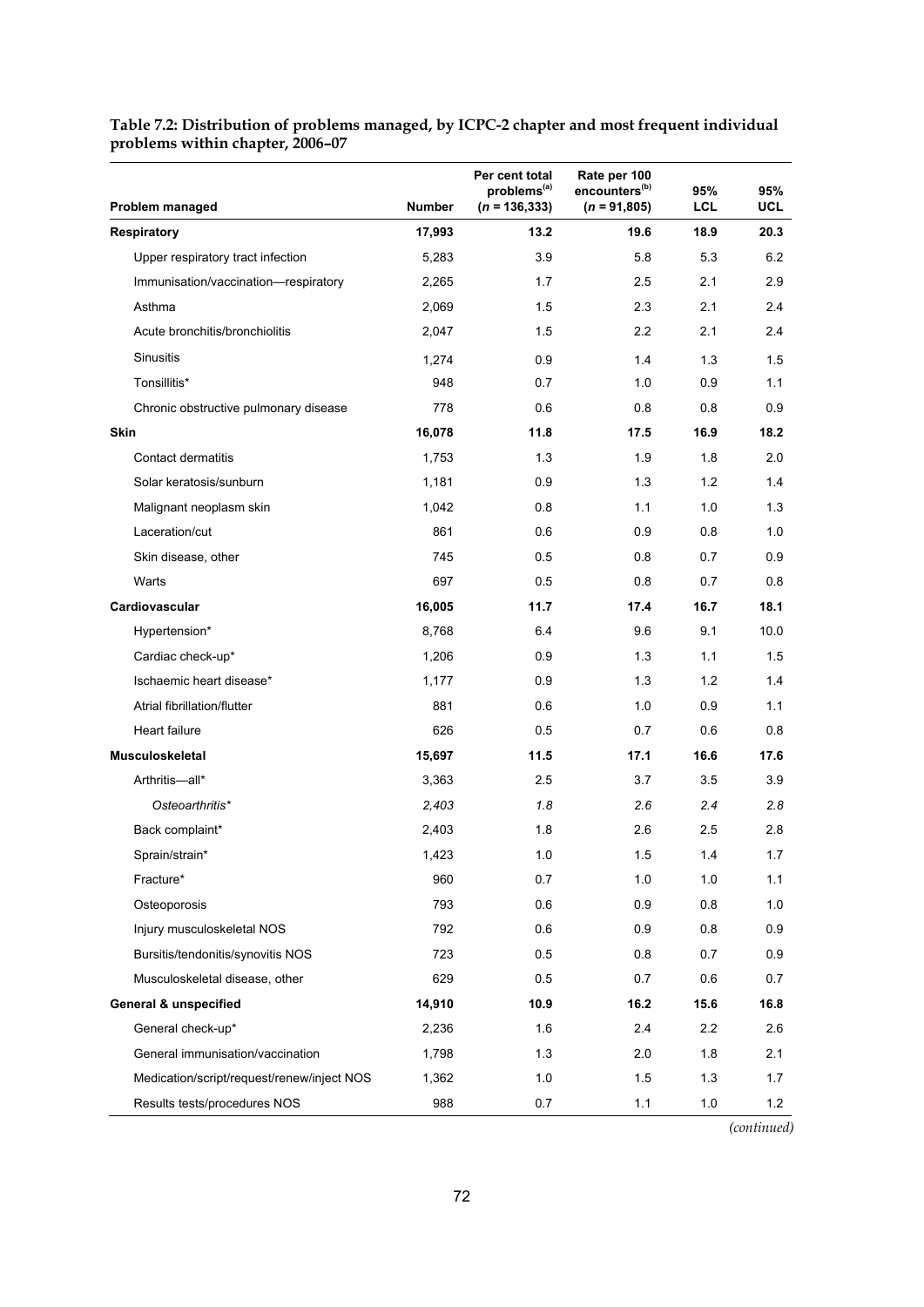|                                     |               | Per cent total<br>problems <sup>(a)</sup> | Rate per 100<br>encounters <sup>(b)</sup> | 95%   | 95%        |
|-------------------------------------|---------------|-------------------------------------------|-------------------------------------------|-------|------------|
| Problem managed                     | <b>Number</b> | $(n = 136, 333)$                          | $(n = 91,805)$                            | LCL   | <b>UCL</b> |
| Viral disease, other/NOS            | 979           | 0.7                                       | 1.1                                       | 0.9   | 1.2        |
| Abnormal results/investigations NOS | 632           | 0.5                                       | 0.7                                       | 0.6   | 0.8        |
| <b>Endocrine &amp; metabolic</b>    | 11,143        | 8.2                                       | 12.1                                      | 11.6  | 12.6       |
| Diabetes, non-gestational*          | 3,374         | 2.5                                       | 3.7                                       | 3.5   | 3.9        |
| Lipid disorders                     | 3,176         | 2.3                                       | 3.5                                       | 3.2   | 3.7        |
| Obesity (BMI > 30)                  | 701           | 0.5                                       | 0.8                                       | 0.6   | 0.9        |
| Psychological                       | 10,051        | 7.4                                       | 11.0                                      | 10.5  | 11.4       |
| Depression*                         | 3,377         | 2.5                                       | 3.7                                       | 3.5   | 3.9        |
| Anxiety*                            | 1,594         | 1.2                                       | 1.7                                       | 1.6   | 1.9        |
| Sleep disturbance                   | 1,434         | 1.1                                       | 1.6                                       | 1.4   | 1.7        |
| <b>Digestive</b>                    | 9,557         | 7.0                                       | 10.4                                      | 10.1  | 10.7       |
| Oesophageal disease                 | 2,103         | 1.5                                       | 2.3                                       | 2.1   | 2.5        |
| Gastroenteritis*                    | 1,530         | 1.1                                       | 1.7                                       | 1.5   | 1.8        |
| Female genital system               | 5,259         | 3.9                                       | 5.7                                       | 5.3   | 6.1        |
| Female genital check-up/pap smear*  | 1,579         | 1.2                                       | 1.7                                       | 1.5   | 1.9        |
| Menopausal complaint                | 808           | 0.6                                       | 0.9                                       | 0.8   | 1.0        |
| Pregnancy & family planning         | 3,600         | 2.6                                       | 3.9                                       | 3.6   | 4.2        |
| Oral contraception*                 | 1,200         | 0.9                                       | 1.3                                       | 1.2   | 1.4        |
| Pregnancy*                          | 1,156         | 0.8                                       | 1.3                                       | 1.1   | 1.4        |
| Ear                                 | 3,451         | 2.5                                       | 3.8                                       | 3.6   | 3.9        |
| Acute otitis media/myringitis       | 1,013         | 0.7                                       | 1.1                                       | 1.0   | 1.2        |
| Excessive ear wax                   | 713           | 0.5                                       | 0.8                                       | 0.7   | 0.8        |
| Neurological                        | 3,441         | 2.5                                       | 3.8                                       | 3.6   | 3.9        |
| <b>Urology</b>                      | 2,888         | 2.1                                       | 3.2                                       | 3.0   | 3.3        |
| Urinary tract infection*            | 1,512         | 1.1                                       | 1.6                                       | 1.5   | 1.8        |
| Eye                                 | 2,452         | 1.8                                       | 2.7                                       | 2.5   | 2.8        |
| Infectious conjunctivitis           | 657           | 0.5                                       | 0.7                                       | 0.6   | 0.8        |
| Male genital system                 | 1,696         | $1.2$                                     | 1.9                                       | 1.7   | 2.0        |
| <b>Blood</b>                        | 1,518         | $1.1$                                     | 1.7                                       | 1.5   | 1.8        |
| Social                              | 595           | 0.4                                       | 0.7                                       | 0.6   | 0.7        |
| <b>Total problems</b>               | 136,333       | 100.0                                     | 148.5                                     | 146.4 | 150.6      |

**Table 7.2 (continued): Distribution of problems managed, by ICPC-2 chapter and most frequent individual problems within chapter, 2006–07** 

(a) Figures do not total 100 as more than one problem can be recorded at each encounter.

(b) Only those individual problems accounting for >= 0.5% of total problems are included.

Includes multiple ICPC-2 or ICPC-2 PLUS codes (see Appendix 4, <www.aihw.gov.au/publications/index.cfm>).

*Note:* LCL—lower confidence limit; UCL—upper confidence limit; NOS—not otherwise specified; BMI—body mass index.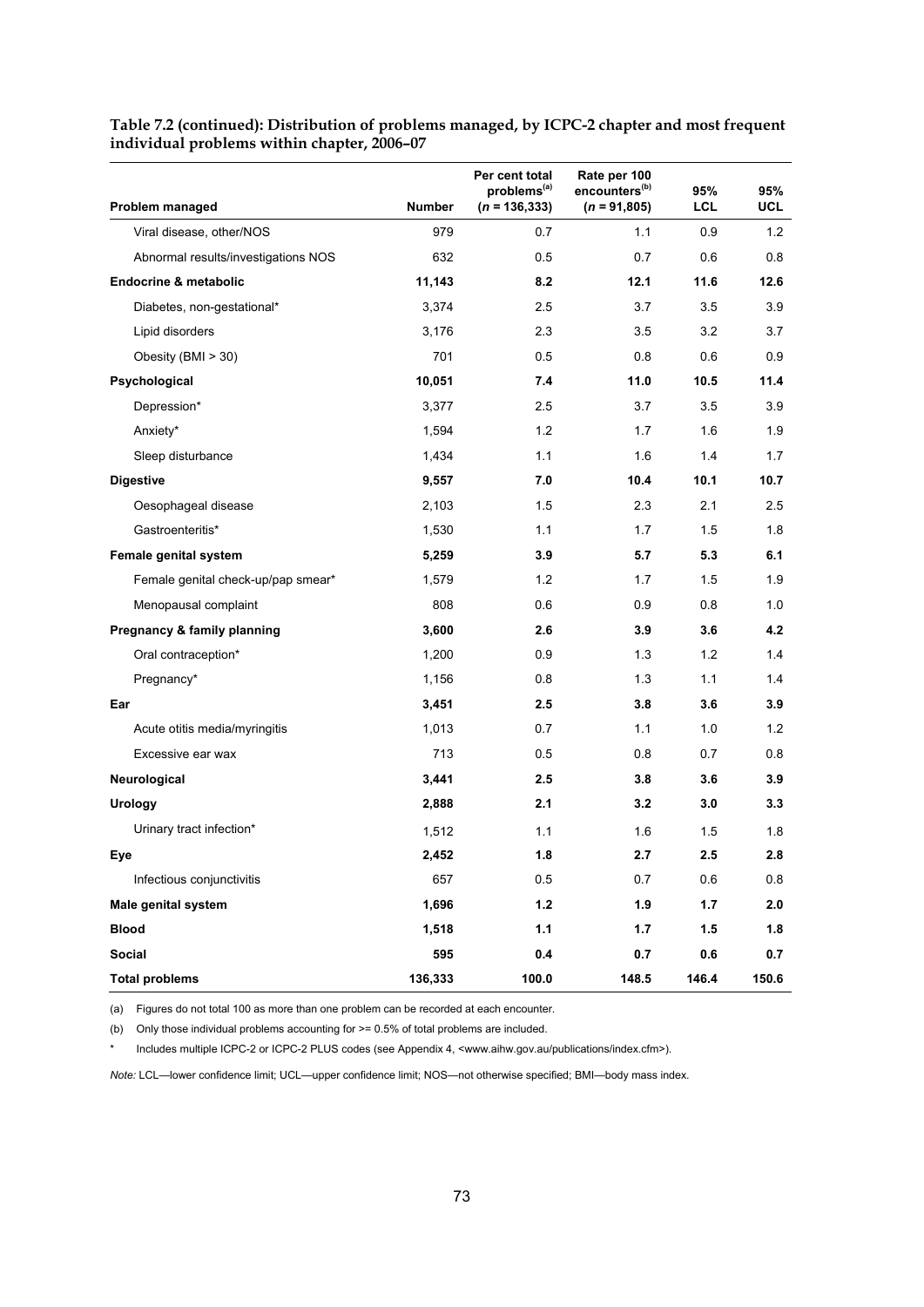| <b>ICPC-2 component</b>                | <b>Number</b> | Per cent of<br>total problems<br>$(n = 136, 333)$ | Rate per 100<br>encounters <sup>(a)</sup><br>$(n = 91,805)$ | 95%<br>LCL | 95%<br><b>UCL</b> |
|----------------------------------------|---------------|---------------------------------------------------|-------------------------------------------------------------|------------|-------------------|
| Diagnosis, diseases                    | 88.649        | 65.0                                              | 96.6                                                        | 94.8       | 98.3              |
| Symptoms & complaints                  | 28,826        | 21.1                                              | 31.4                                                        | 30.6       | 32.2              |
| Diagnostic & preventive procedures     | 12,622        | 9.3                                               | 13.8                                                        | 13.0       | 14.5              |
| Medications, treatments & therapeutics | 2.897         | 2.1                                               | 3.2                                                         | 2.9        | 3.5               |
| Results                                | 1.427         | 1.1                                               | 1.6                                                         | 1.4        | 1.7               |
| Referrals & other RFEs                 | 1.225         | 0.9                                               | 1.3                                                         | 1.2        | 1.5               |
| Administrative                         | 687           | 0.5                                               | 0.8                                                         | 0.7        | 0.8               |
| <b>Total problems</b>                  | 136,333       | 100.0                                             | 148.5                                                       | 146.4      | 150.6             |

#### **Table 7.3: Distribution of problems managed, by ICPC-2 component, 2006–07**

(a) Figures do not total 100 as more than one problem can be managed at each encounter.

*Note:* LCL—lower confidence limit; UCL—upper confidence limit, RFE—reason for encounter.

### **Most frequently managed problems**

Overall, there were 148.5 problems managed per 100 encounters. Table 7.4 shows the most frequently managed individual problems in general practice, in decreasing order of frequency. These 30 problems accounted for almost half of all problems managed.

In this analysis, the specific chapter to which 'across chapter concepts' (check-ups, immunisation/vaccination and prescriptions) apply is ignored and the concept is grouped with all similar concepts regardless of body system. For example, immunisation/vaccination includes influenza vaccinations, along with immunisations for childhood diseases, and vaccinations for hepatitis.

The far right-hand column in Table 7.4 lists the percentage of each problem that was new to the patient, indicating the first presentation of a problem to a medical practitioner. This can provide a measure of general practice incidence. For example, only 6.1% of all contacts with diabetes were new problems to the patient. In contrast, more than three-quarters of upper respiratory tract infection (URTI) problems were new to the patient.

| Table 7.4: Most frequently managed problems, 2006-07 |  |
|------------------------------------------------------|--|
|                                                      |  |

| Problem managed                   | <b>Number</b> | Per cent of<br>total problems<br>$(n = 136, 333)$ | Rate per 100<br>encounters <sup>(a)</sup><br>$(n = 91,805)$ | 95%<br>LCL | 95%<br><b>UCL</b> | Per cent<br>of new<br>problems <sup>(b)</sup> |
|-----------------------------------|---------------|---------------------------------------------------|-------------------------------------------------------------|------------|-------------------|-----------------------------------------------|
| Hypertension*                     | 8,768         | 6.4                                               | 9.6                                                         | 9.1        | 10.0              | 6.2                                           |
| Check-up-all*                     | 6,057         | 4.4                                               | 6.6                                                         | 6.2        | 7.0               | 37.8                                          |
| Upper respiratory tract infection | 5,283         | 3.9                                               | 5.8                                                         | 5.3        | 6.2               | 76.7                                          |
| Immunisation/vaccination-all*     | 4,329         | 3.2                                               | 4.7                                                         | 4.3        | 5.2               | 59.0                                          |
| Arthritis-all*                    | 3,363         | 2.5                                               | 3.7                                                         | 3.5        | 3.9               | 18.0                                          |
| Diabetes-all*                     | 3,387         | 2.5                                               | 3.7                                                         | 3.5        | 3.9               | 6.1                                           |
| Depression*                       | 3,377         | 2.5                                               | 3.7                                                         | 3.5        | 3.9               | 17.4                                          |
| Lipid disorders                   | 3,176         | 2.3                                               | 3.5                                                         | 3.2        | 3.7               | 13.0                                          |
| Back complaint*                   | 2,403         | 1.8                                               | 2.6                                                         | 2.5        | 2.8               | 23.5                                          |
| Oesophageal disease               | 2,103         | 1.5                                               | 2.3                                                         | 2.1        | 2.5               | 18.7                                          |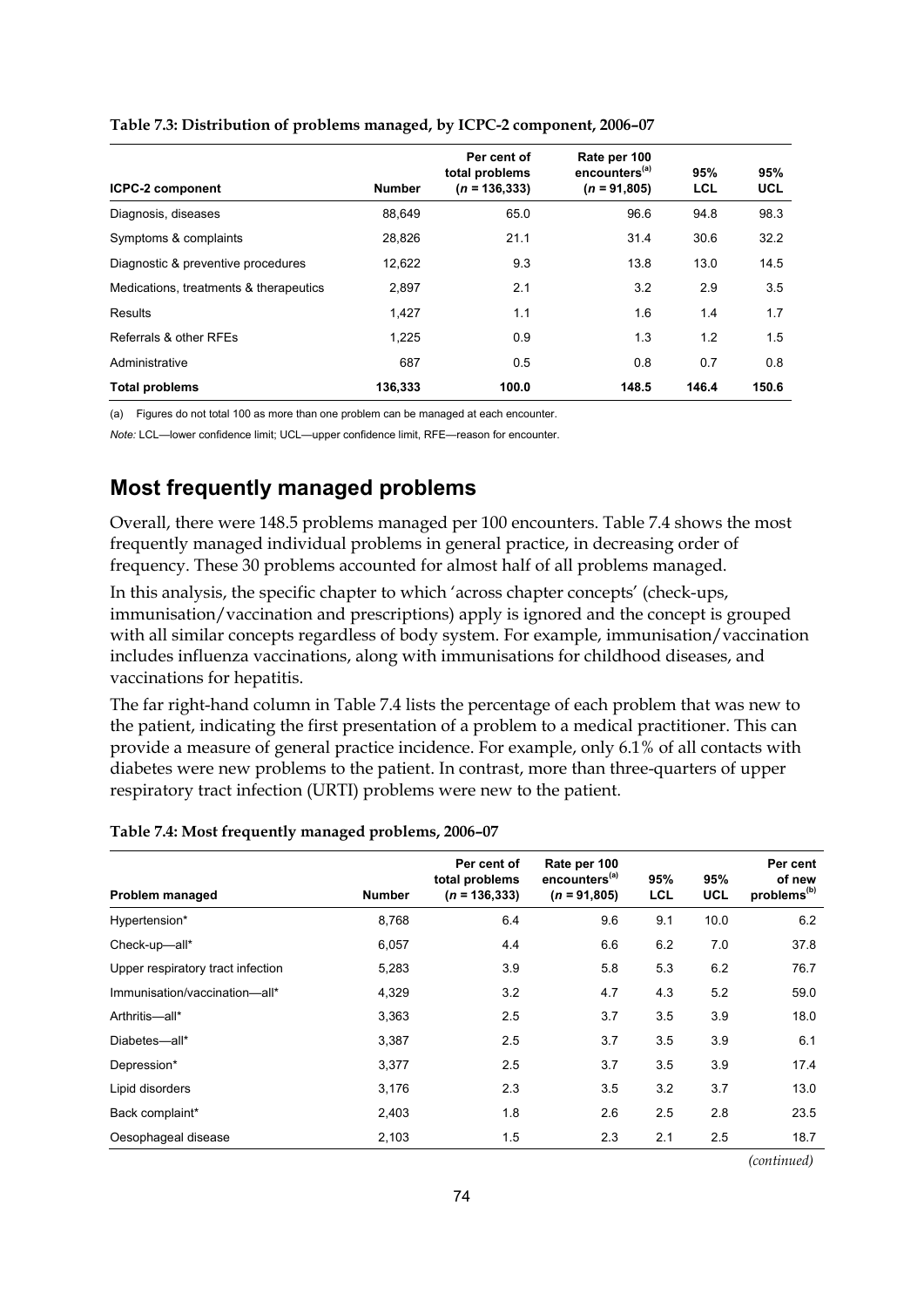| Problem managed                | <b>Number</b> | Per cent of<br>total problems<br>$(n = 136, 333)$ | Rate per 100<br>encounters <sup>(a)</sup><br>$(n = 91,805)$ | 95%<br><b>LCL</b> | 95%<br><b>UCL</b> | Per cent<br>of new<br>problems <sup>(b)</sup> |
|--------------------------------|---------------|---------------------------------------------------|-------------------------------------------------------------|-------------------|-------------------|-----------------------------------------------|
| Asthma                         | 2.069         | 1.5                                               | 2.3                                                         | 2.1               | 2.4               | 18.9                                          |
| Acute bronchitis/bronchiolitis | 2.047         | 1.5                                               | 2.2                                                         | 2.1               | 2.4               | 72.1                                          |
| Prescription-all*              | 1,989         | 1.5                                               | 2.2                                                         | 1.9               | 2.4               | 5.5                                           |
| <b>Contact dermatitis</b>      | 1,753         | 1.3                                               | 1.9                                                         | 1.8               | 2.0               | 45.8                                          |
| Anxiety*                       | 1,594         | 1.2                                               | 1.7                                                         | 1.6               | 1.9               | 19.3                                          |
| Gastroenteritis*               | 1,530         | 1.1                                               | 1.7                                                         | 1.5               | 1.8               | 77.3                                          |
| Urinary tract infection*       | 1,512         | 1.1                                               | 1.6                                                         | 1.5               | 1.8               | 64.8                                          |
| Sleep disturbance              | 1,434         | 1.1                                               | 1.6                                                         | 1.4               | 1.7               | 15.1                                          |
| Test results*                  | 1,427         | 1.0                                               | 1.6                                                         | 1.4               | 1.7               | 27.6                                          |
| Sprain/strain*                 | 1,423         | 1.0                                               | 1.5                                                         | 1.4               | 1.7               | 60.6                                          |
| Sinusitis acute/chronic        | 1,274         | 0.9                                               | 1.4                                                         | 1.3               | 1.5               | 66.8                                          |
| Oral contraception*            | 1,200         | 0.9                                               | 1.3                                                         | 1.2               | 1.4               | 19.7                                          |
| Solar keratosis/sunburn        | 1,181         | 0.9                                               | 1.3                                                         | 1.2               | 1.4               | 48.1                                          |
| Ischaemic heart disease*       | 1,177         | 0.9                                               | 1.3                                                         | 1.2               | 1.4               | 10.8                                          |
| Pregnancy*                     | 1,156         | 0.8                                               | 1.3                                                         | 1.1               | 1.4               | 40.9                                          |
| Malignant neoplasm skin        | 1,042         | 0.8                                               | 1.1                                                         | 1.0               | 1.3               | 52.0                                          |
| Acute otitis media/myringitis  | 1,013         | 0.7                                               | 1.1                                                         | 1.0               | 1.2               | 73.7                                          |
| Viral disease, other/NOS       | 979           | 0.7                                               | 1.1                                                         | 0.9               | 1.2               | 71.4                                          |
| Fracture*                      | 960           | 0.7                                               | 1.0                                                         | 1.0               | 1.1               | 45.0                                          |
| Tonsillitis                    | 948           | 0.7                                               | 1.0                                                         | 0.9               | 1.1               | 74.2                                          |
| <b>Subtotal</b>                | 68,955        | 50.6                                              |                                                             |                   |                   |                                               |
| <b>Total problems</b>          | 136,333       | 100.0                                             | 148.5                                                       | 146.4             | 150.6             | 38.1                                          |

#### **Table 7.4 (continued): Most frequently managed problems, 2006–07**

(a) Figures do not total 100 as more than one problem can be recorded at each encounter. Also, only more frequently managed problems are included.

(b) The proportion of problems of this type that were new problems (the first presentation of a problem, including the first presentations of a recurrence of a previously resolved problem, but excluding the presentation of a problem first assessed by another provider).

Includes multiple ICPC-2 or ICPC-2 PLUS codes (see Appendix 4, <www.aihw.gov.au/publications/index.cfm>).

*Note:* LCL—lower confidence limit; UCL—upper confidence limit; NOS—not otherwise specified.

### **Most common new problems**

For each problem managed, participating GPs are asked to indicate whether the problem under management is a new problem for the patient, or a problem that has been managed previously by any medical practitioner. Table 7.5 lists the most common new problems managed in general practice in 2006–07, in decreasing order of frequency. Overall, 51,895 problems were specified as being 'new', being managed at a rate of 56.5 per 100 encounters.

The far right-hand column of this table shows the proportion of total contacts with this problem that was reported as being a new problem for the patient. This gives us an idea of the incidence of each problem. For example, the 588 new cases of depression represented only 17% of all GP contacts with diagnosed depression, suggesting that four out of five contacts for depression are for ongoing management. In contrast, more than three-quarters of the gastroenteritis cases were first consultations to a medical practitioner for this episode of gastroenteritis. The balance (23%) would have been follow-up consultations for this episode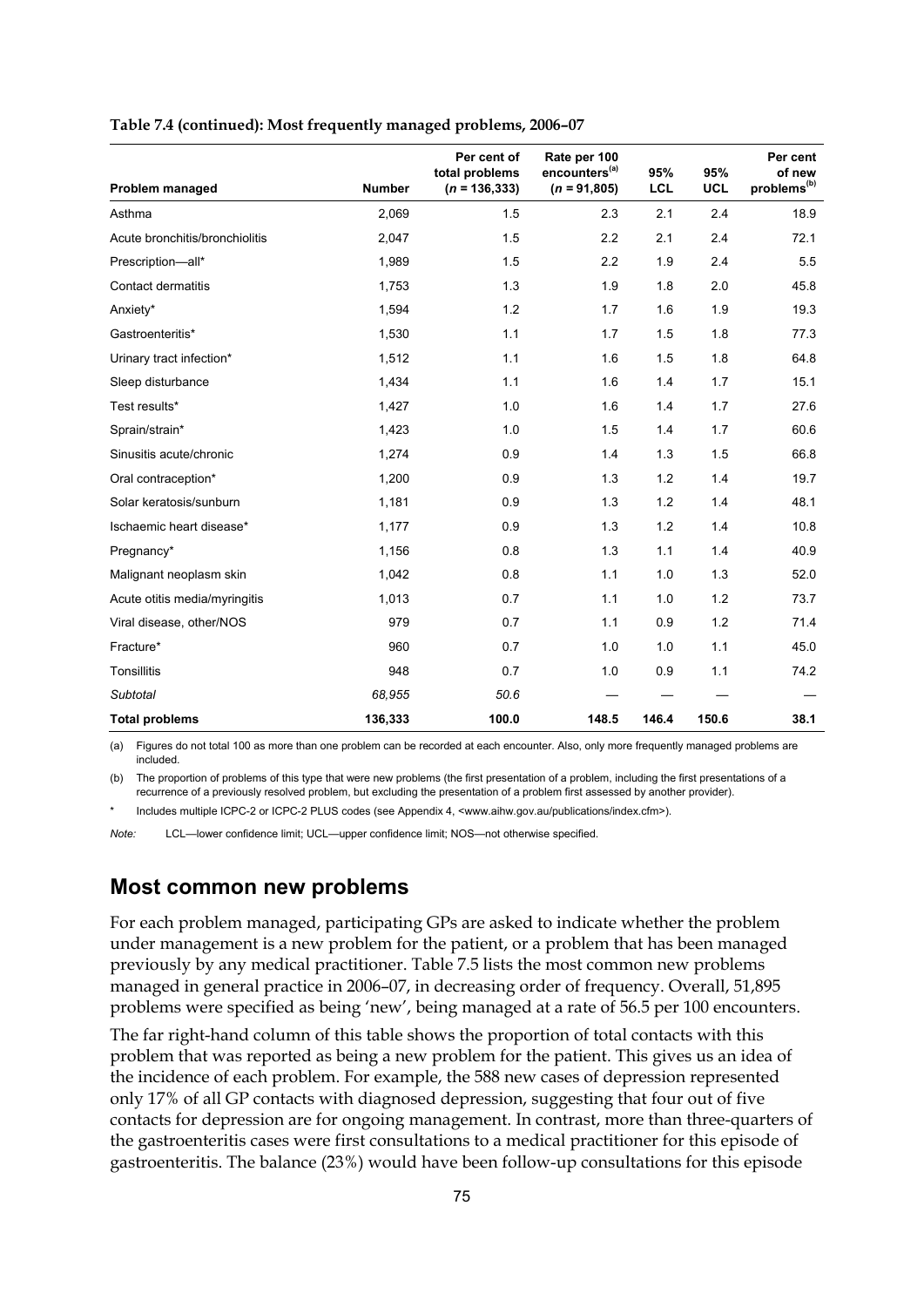of this problem. This indicates that most patients only require one visit to a GP for the management of an episode of gastroenteritis.

| New problem managed               | <b>Number</b> | Per cent of total<br>new problems<br>$(n = 51,895)$ | Rate per 100<br>encounters <sup>(a)</sup><br>$(n = 91,805)$ | 95%<br><b>LCL</b> | 95%<br>UCL | Per cent<br>of this<br>problem <sup>(b)</sup> |
|-----------------------------------|---------------|-----------------------------------------------------|-------------------------------------------------------------|-------------------|------------|-----------------------------------------------|
| Upper respiratory tract infection | 4,053         | 7.8                                                 | 4.4                                                         | 4.1               | 4.8        | 76.7                                          |
| Immunisation/vaccination-all*     |               |                                                     |                                                             |                   |            |                                               |
|                                   | 2,553         | 4.9                                                 | 2.8<br>1.6                                                  | 2.5               | 3.1        | 59.0                                          |
| Acute bronchitis/bronchiolitis    | 1,476         | 2.8                                                 |                                                             | 1.5               | 1.7        | 72.1                                          |
| Gastroenteritis*                  | 1,183         | 2.3                                                 | 1.3                                                         | 1.2               | 1.4        | 77.3                                          |
| General check-up*                 | 1,106         | 2.1                                                 | 1.2                                                         | 1.1               | 1.3        | 49.5                                          |
| Urinary tract infection*          | 979           | 1.9                                                 | 1.1                                                         | 1.0               | 1.2        | 64.8                                          |
| Sprain/strain*                    | 863           | 1.7                                                 | 0.9                                                         | 0.8               | 1.0        | 60.6                                          |
| Sinusitis acute/chronic           | 851           | 1.6                                                 | 0.9                                                         | 0.8               | 1.0        | 66.8                                          |
| Contact dermatitis                | 802           | 1.5                                                 | 0.9                                                         | 0.8               | 1.0        | 45.8                                          |
| Acute otitis media/myringitis     | 747           | 1.4                                                 | 0.8                                                         | 0.7               | 0.9        | 73.7                                          |
| Tonsillitis*                      | 703           | 1.4                                                 | 0.8                                                         | 0.7               | 0.9        | 74.2                                          |
| Viral disease, other/NOS          | 699           | 1.3                                                 | 0.8                                                         | 0.7               | 0.9        | 71.4                                          |
| Female genital check-up*          | 650           | 1.3                                                 | 0.7                                                         | 0.6               | 0.8        | 41.1                                          |
| Depression*                       | 588           | 1.1                                                 | 0.6                                                         | 0.6               | 0.7        | 17.4                                          |
| Solar keratosis/sunburn           | 568           | 1.1                                                 | 0.6                                                         | 0.5               | 0.7        | 48.1                                          |
| Back complaint*                   | 565           | 1.1                                                 | 0.6                                                         | 0.6               | 0.7        | 23.5                                          |
| Hypertension*                     | 543           | 1.0                                                 | 0.6                                                         | 0.5               | 0.7        | 6.2                                           |
| Malignant neoplasm skin           | 542           | 1.0                                                 | 0.6                                                         | 0.5               | 0.7        | 52.0                                          |
| Conjunctivitis                    | 513           | 1.0                                                 | 0.6                                                         | 0.5               | 0.6        | 78.2                                          |
| Pregnancy*                        | 473           | 0.9                                                 | 0.5                                                         | 0.4               | 0.6        | 40.9                                          |
| Osteoarthritis*                   | 445           | 0.9                                                 | 0.5                                                         | 0.4               | 0.5        | 18.5                                          |
| Laceration/cut                    | 445           | 0.9                                                 | 0.5                                                         | 0.4               | 0.5        | 51.6                                          |
| Fracture*                         | 432           | 0.8                                                 | 0.5                                                         | 0.4               | 0.5        | 45.0                                          |
| Excessive ear wax                 | 431           | 0.8                                                 | 0.5                                                         | 0.4               | 0.5        | 60.5                                          |
| Lipid disorders                   | 413           | 0.8                                                 | 0.4                                                         | 0.4               | 0.5        | 13.0                                          |
| Abnormal test results*            | 395           | 0.8                                                 | 0.4                                                         | 0.4               | 0.5        | 47.3                                          |
| Test results*                     | 394           | 0.8                                                 | 0.4                                                         | 0.4               | 0.5        | 27.6                                          |
| Oesophagus disease                | 394           | 0.8                                                 | 0.4                                                         | 0.4               | 0.5        | 18.7                                          |
| Skin injury, other                | 394           | 0.8                                                 | 0.4                                                         | 0.4               | 0.5        | 68.4                                          |
| Asthma                            | 392           | 0.8                                                 | 0.4                                                         | 0.4               | 0.5        | 18.9                                          |
| Subtotal                          | 24,592        | 47.4                                                |                                                             |                   |            |                                               |
| <b>Total new problems</b>         | 51,895        | 100.0                                               | 56.5                                                        | 55.1              | 57.9       |                                               |

#### **Table 7.5: Most frequently managed new problems, 2006–07**

(a) Figures do not total 100 as more than one new problem can be recorded at each encounter. Also, only the most frequently managed new problems are included.

(b) The proportion of total contacts with this problem that were accounted for by new problems.

Includes multiple ICPC-2 or ICPC-2 PLUS codes (see Appendix 4, <www.aihw.gov.au/publications/index.cfm>).

*Note:* LCL—lower confidence limit; UCL—upper confidence limit; NOS—not otherwise specified.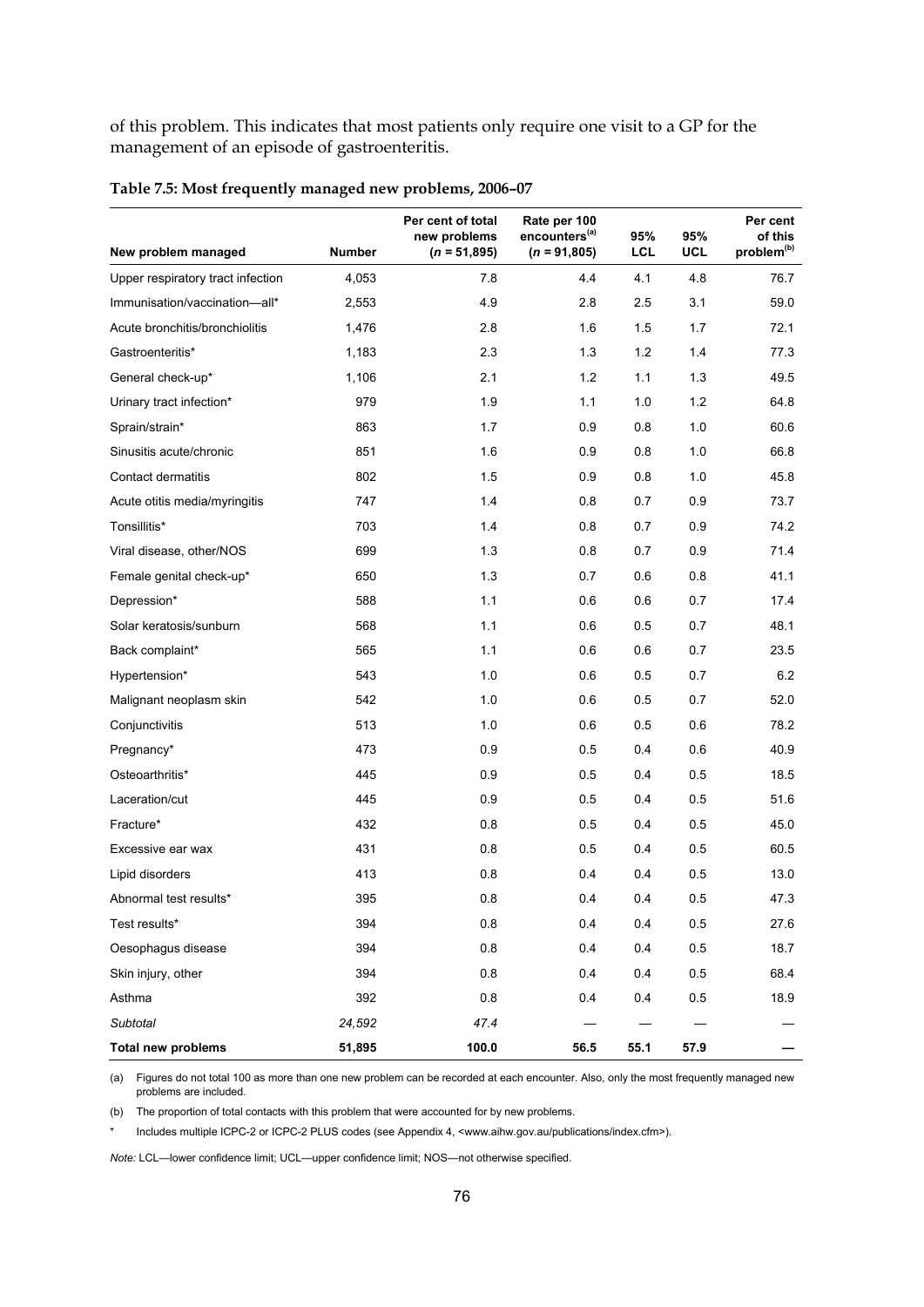# **Most frequently managed chronic problems**

To identify chronic conditions, a chronic condition list classified according to ICPC-2 was applied to the BEACH data set.58 More than a third (35.1%) of the problems managed in general practice were chronic in nature. At least one chronic problem was managed at 39.9% of encounters (95% CI: 39.0–40.9), and chronic problems were managed at an average rate of 52.1 per 100 encounters.

In other parts of this chapter, both chronic and non-chronic conditions (for example diabetes and gestational diabetes) may have been grouped together when reporting (for example diabetes—all\*, Table 7.4). In this section, only problems regarded as 'chronic' have been included in the analysis. For this reason, the condition labels and figures in this analysis may differ from those in Table 7.4. Where the group used for the chronic analysis differs from that used in other analyses in this report, they are marked with a double asterisk. Codes included in the group may be found in Appendix 5, <www.aihw.gov.au/publications/index.cfm/ subject/19>.

Table 7.6 shows the most frequently managed chronic problems in Australian general practice in decreasing order of frequency. The top seven chronic problems made up more than half of all chronic problems managed; these were non-gestational hypertension (18.3% of chronic conditions), non-gestational diabetes (7.1%), depressive disorder (7.0%), lipid disorders (6.6%), osteoarthritis (5.0%), oesophageal disease (4.4%) and asthma (4.3%).

| Chronic problem managed               | <b>Number</b> | Per cent of total<br>chronic problems<br>$(n = 47,810)$ | Rate per 100<br>encounters <sup>(a)</sup><br>$(n = 91,805)$ | 95%<br><b>LCL</b> | 95%<br><b>UCL</b> |
|---------------------------------------|---------------|---------------------------------------------------------|-------------------------------------------------------------|-------------------|-------------------|
| Hypertension (non-gestational)**      | 8,759         | 18.3                                                    | 9.5                                                         | 9.0               | 10.0              |
| Diabetes (non-gestational)**          | 3,374         | 7.1                                                     | 3.7                                                         | 3.5               | 3.9               |
| Depressive disorder                   | 3,357         | 7.0                                                     | 3.7                                                         | 3.5               | 3.9               |
| Lipid disorders                       | 3,176         | 6.6                                                     | 3.5                                                         | 3.2               | 3.7               |
| Osteoarthritis*                       | 2,403         | 5.0                                                     | 2.6                                                         | 2.4               | 2.8               |
| Oesophageal disease                   | 2,103         | 4.4                                                     | 2.3                                                         | 2.1               | 2.5               |
| Asthma                                | 2,069         | 4.3                                                     | 2.3                                                         | 2.1               | 2.4               |
| Ischaemic heart disease*              | 1,177         | 2.5                                                     | 1.3                                                         | 1.2               | 1.4               |
| Malignant neoplasm skin               | 1,042         | 2.2                                                     | 1.1                                                         | 1.0               | 1.3               |
| Atrial fibrillation/flutter           | 881           | 1.8                                                     | 1.0                                                         | 0.9               | 1.1               |
| Osteoporosis                          | 793           | 1.7                                                     | 0.9                                                         | 0.8               | 1.0               |
| Back complaint*                       | 791           | 1.7                                                     | 0.9                                                         | 0.8               | 0.9               |
| Chronic obstructive pulmonary disease | 778           | 1.6                                                     | 0.8                                                         | 0.8               | 0.9               |
| Obesity (BMI > 30)                    | 701           | 1.5                                                     | 0.8                                                         | 0.6               | 0.9               |
| <b>Heart failure</b>                  | 626           | 1.3                                                     | 0.7                                                         | 0.6               | 0.8               |
| Migraine                              | 605           | 1.3                                                     | 0.7                                                         | 0.6               | 0.7               |
| Hypothyroidism/myxoedema              | 597           | 1.2                                                     | 0.6                                                         | 0.6               | 0.7               |
| Gout                                  | 534           | 1.1                                                     | 0.6                                                         | 0.5               | 0.6               |
| Arthritis**                           | 521           | 1.1                                                     | 0.6                                                         | 0.5               | 0.6               |
| Shoulder syndrome                     | 442           | 0.9                                                     | 0.5                                                         | 0.4               | 0.5               |

**Table 7.6: Most frequently managed chronic problems, 2006–07**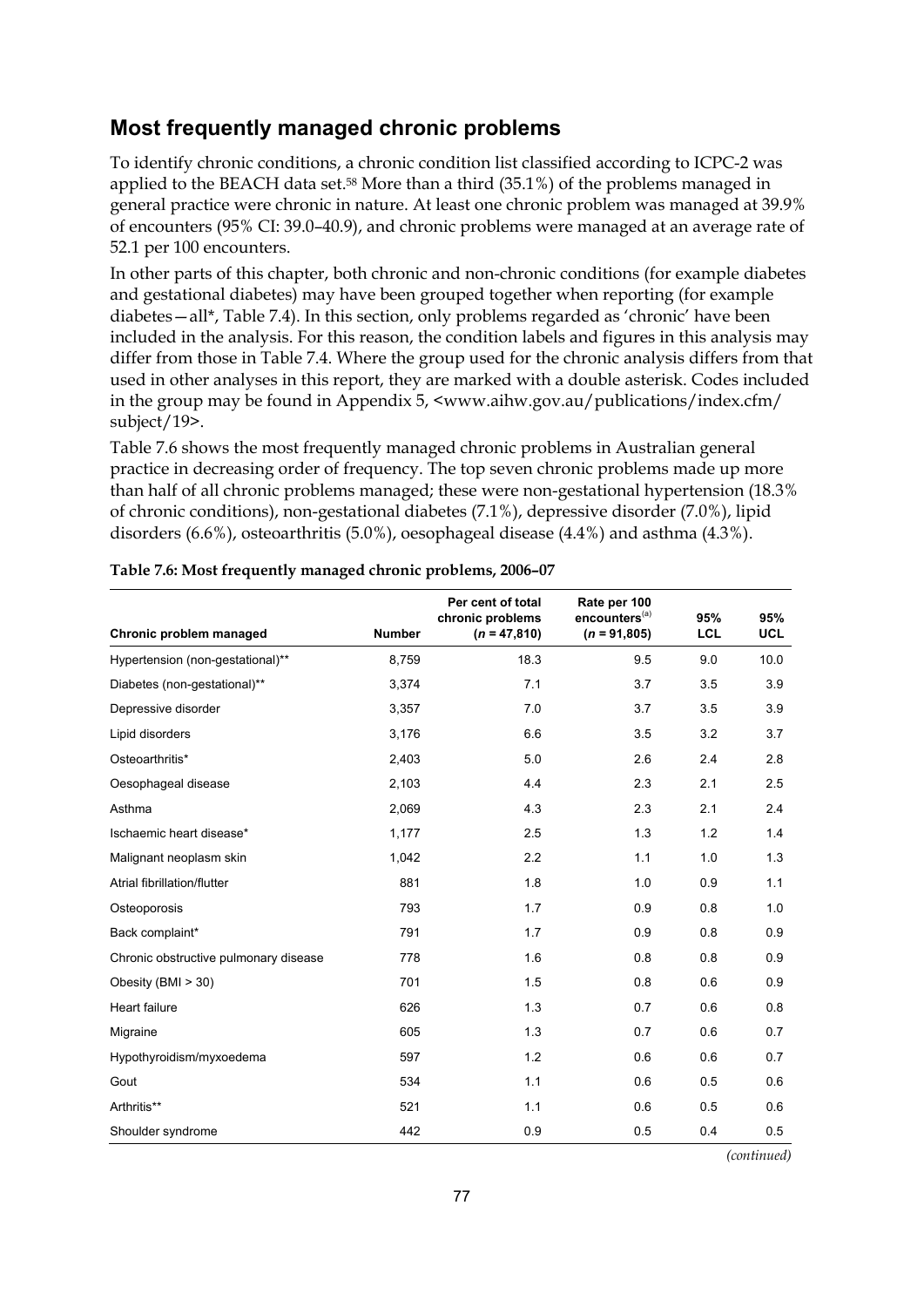| Chronic problem managed              | <b>Number</b> | Per cent of total<br>chronic problems<br>$(n = 47,810)$ | Rate per 100<br>encounters <sup>(a)</sup><br>$(n = 91,805)$ | 95%<br><b>LCL</b> | 95%<br><b>UCL</b> |
|--------------------------------------|---------------|---------------------------------------------------------|-------------------------------------------------------------|-------------------|-------------------|
| Anxiety disorder                     | 438           | 0.9                                                     | 0.5                                                         | 0.4               | 0.5               |
| Rheumatoid arthritis                 | 434           | 0.9                                                     | 0.5                                                         | 0.4               | 0.5               |
| Dementia                             | 426           | 0.9                                                     | 0.5                                                         | 0.4               | 0.5               |
| Anaemia (chronic)**                  | 420           | 0.9                                                     | 0.5                                                         | 0.4               | 0.5               |
| Schizophrenia                        | 389           | 0.8                                                     | 0.4                                                         | 0.4               | 0.5               |
| Acne (chronic)**                     | 380           | 0.8                                                     | 0.4                                                         | 0.4               | 0.5               |
| Epilepsy                             | 333           | 0.7                                                     | 0.4                                                         | 0.3               | 0.4               |
| Back syndrome without radiating pain | 313           | 0.7                                                     | 0.3                                                         | 0.3               | 0.4               |
| Neck syndrome                        | 309           | 0.6                                                     | 0.3                                                         | 0.3               | 0.4               |
| Malignant neoplasm prostate          | 300           | 0.6                                                     | 0.3                                                         | 0.3               | 0.4               |
| Subtotal                             | 38,471        | 80.5                                                    |                                                             |                   |                   |
| Total chronic problems               | 47,810        | 100.0                                                   | 52.1                                                        | 50.4              | 53.7              |

#### **Table 7.6 (continued): Most frequently managed chronic problems, 2006–07**

(a) Figures do not total 100 as more than one chronic problem can be recorded at each encounter. Also, only the most frequently managed chronic problems are included.

Includes multiple ICPC-2 or ICPC-2 PLUS codes (see Appendix 4, <www.aihw.gov.au/publications/index.cfm>).

Indicates that this group differs from that used for analysis in other sections of this chapter, as only chronic conditions have been included in this analysis (see Appendix 5 <www.aihw.gov.au/publications/index.cfm> for codes included in analysis of chronic conditions).

*Note:* LCL—lower confidence limit; UCL—upper confidence limit; BMI—body mass index.

### **Work-related problems managed**

The work-related status of a problem under management is determined by the GP, and is defined as any problem that is likely (in the GP's view) to have resulted from work-related activity, workplace exposures or a pre-existing condition that has been significantly exacerbated by work activity or workplace exposure. Work-related problems were managed at a rate of 2.9 per 100 general practice encounters in 2006–07 (Table 7.7).

The most common group of work-related problems were musculoskeletal problems, accounting for almost two-thirds of work-related problems and managed at a rate of 1.7 per 100 general practice encounters. One in 10 musculoskeletal problems managed in general practice were work-related. The most common musculoskeletal work-related problems were back complaints (14.8% of work-related problems), sprains and strains (10.4%), musculoskeletal injury (9.0%) and fractures (3.7%).

Work-related psychological problems accounted for 9.3% of total work-related problems and were managed at a rate of 0.3 per 100 encounters. These psychological problems accounted for only 2.4% of total psychological problems managed in general practice. The most commonly managed psychological problems were depression (3.2% of work-related problems), acute stress reaction (2.6%) and anxiety (1.6%).

Preventive checks related to the patient's work accounted for 5.9% of work-related problems and were performed at a rate of 0.2 per 100 encounters. The majority of these preventive checks were check-ups classified in the general and unspecified chapter of ICPC-2, including pre-employment and employment check-ups.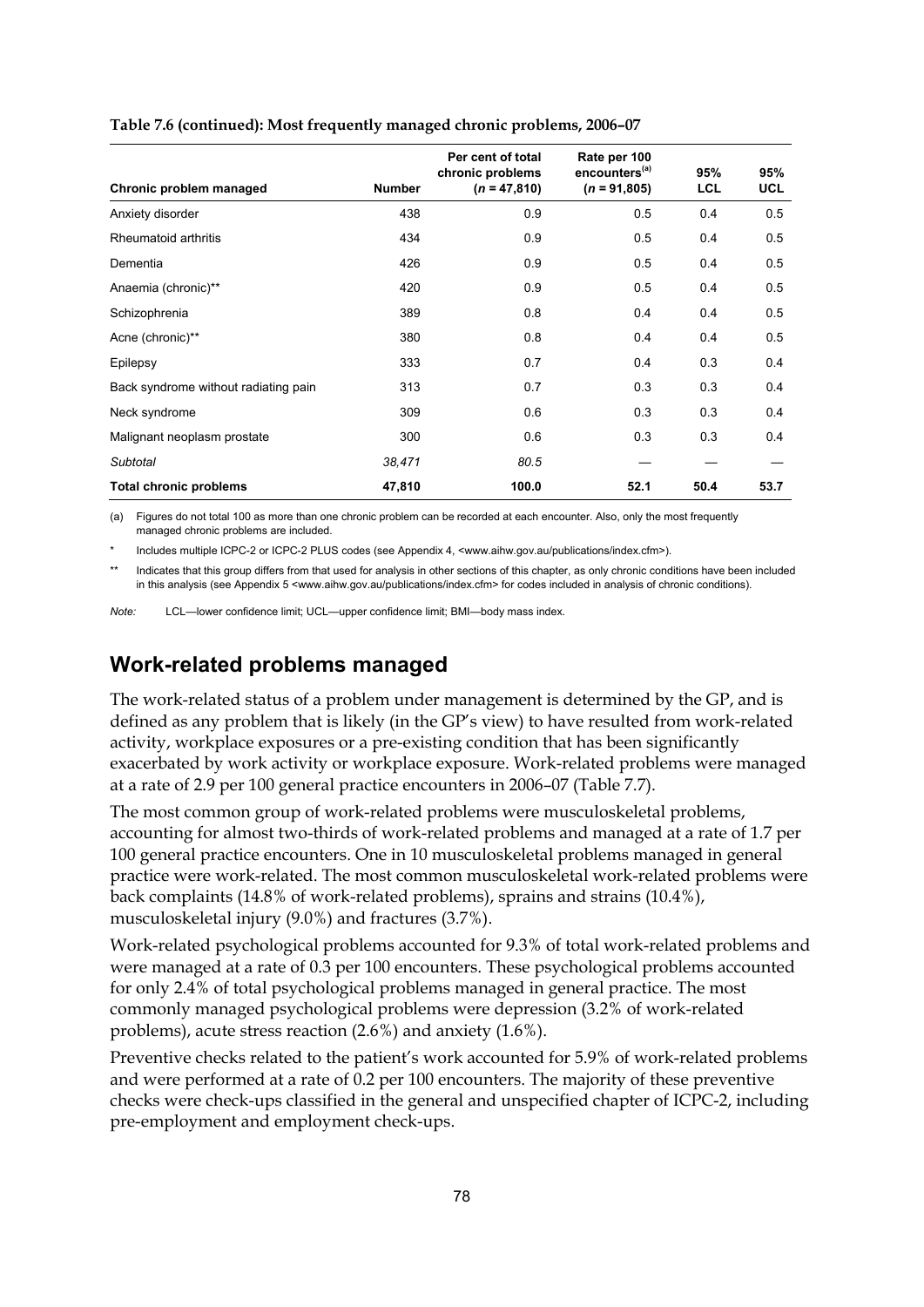Other work-related problems not covered in the above groups accounted for 24.9% of workrelated problems and included skin injuries not classified elsewhere (3.5% of work-related problems) and lacerations (3.5%).

Although back complaint was the most commonly managed individual work-related problem (accounting for 14.8% of work-related problems), it accounted for only 16.1% of the management of all back complaints. In contrast, musculoskeletal injury (not otherwise specified) accounted for 9.0% of work-related problems but represented 29.7% of all musculoskeletal injuries (not otherwise specified) managed (Table 7.7).

|                                    |               | Per cent of total<br>work-related<br>problems | Rate per 100<br>encounters | 95% | 95%        | Per cent<br>of this    |
|------------------------------------|---------------|-----------------------------------------------|----------------------------|-----|------------|------------------------|
| Work-related problem managed       | <b>Number</b> | $(n = 2,621)$                                 | $(n = 91,805)$             | LCL | <b>UCL</b> | problem <sup>(a)</sup> |
| <b>Musculoskeletal problems</b>    | 1570          | 59.9                                          | 1.7                        | 1.5 | 1.9        | 10.0                   |
| Back complaint*                    | 388           | 14.8                                          | 0.4                        | 0.4 | 0.5        | 16.1                   |
| Sprain/strain*                     | 274           | 10.4                                          | 0.3                        | 0.2 | 0.4        | 19.3                   |
| Injury musculoskeletal NOS         | 235           | 9.0                                           | 0.3                        | 0.2 | 0.3        | 29.7                   |
| Fracture*                          | 98            | 3.7                                           | 0.1                        | 0.1 | 0.1        | 10.2                   |
| Shoulder syndrome                  | 70            | 2.7                                           | 0.1                        | 0.1 | 0.1        | 15.8                   |
| Acute internal knee damage         | 56            | 2.1                                           | 0.1                        | 0.0 | 0.1        | 22.0                   |
| Bursitis/tendonitis/synovitis NOS  | 54            | 2.1                                           | 0.1                        | 0.0 | 0.1        | 7.5                    |
| Tennis elbow                       | 48            | 1.8                                           | 0.1                        | 0.0 | 0.1        | 23.0                   |
| Neck syndrome                      | 44            | 1.7                                           | 0.1                        | 0.0 | 0.1        | 14.2                   |
| <b>Psychological problems</b>      | 243           | 9.3                                           | 0.3                        | 0.2 | 0.3        | 2.4                    |
| Depression*                        | 83            | 3.2                                           | 0.1                        | 0.1 | 0.1        | 2.5                    |
| Acute stress reaction              | 69            | 2.6                                           | 0.1                        | 0.0 | 0.1        | 12.6                   |
| Anxiety*                           | 41            | 1.6                                           | 0.1                        | 0.0 | 0.1        | 2.6                    |
| <b>Preventive checks</b>           | 155           | 5.9                                           | 0.2                        | 0.1 | 0.2        | 1.7                    |
| General check-up*                  | 126           | 4.8                                           | 0.1                        | 0.1 | 0.2        | 5.6                    |
| Other work-related problems        | 654           | 24.9                                          | 0.7                        | 0.6 | 0.8        | 0.6                    |
| Injury skin, other                 | 92            | 3.5                                           | 0.1                        | 0.1 | 0.1        | 16.0                   |
| Laceration/cut                     | 91            | 3.5                                           | 0.1                        | 0.1 | 0.1        | 10.6                   |
| <b>Total work-related problems</b> | 2621          | 100.0                                         | 2.9                        | 2.6 | 3.1        |                        |

#### **Table 7.7: Work-related problems by type and most frequently managed individual problems, 2006–07**

(a) The proportion of total contacts with this problem that were accounted for by work-related problems.

Includes multiple ICPC-2 or ICPC-2 PLUS codes (see Appendix 4, <www.aihw.gov.au/publications/index.cfm>).

*Note:* LCL—lower confidence limit; UCL—upper confidence limit; NOS—not otherwise specified. Only the most frequent individual work-related problems accounting for > 1.5% of total work-related problems are reported.

# **7.2 Changes over time, 1998–99 to 2006–07**

### **Number of problems managed**

GPs are asked to record information about the management of up to four problems at each encounter. Table 7.8 shows the number of problems managed at each encounter over time.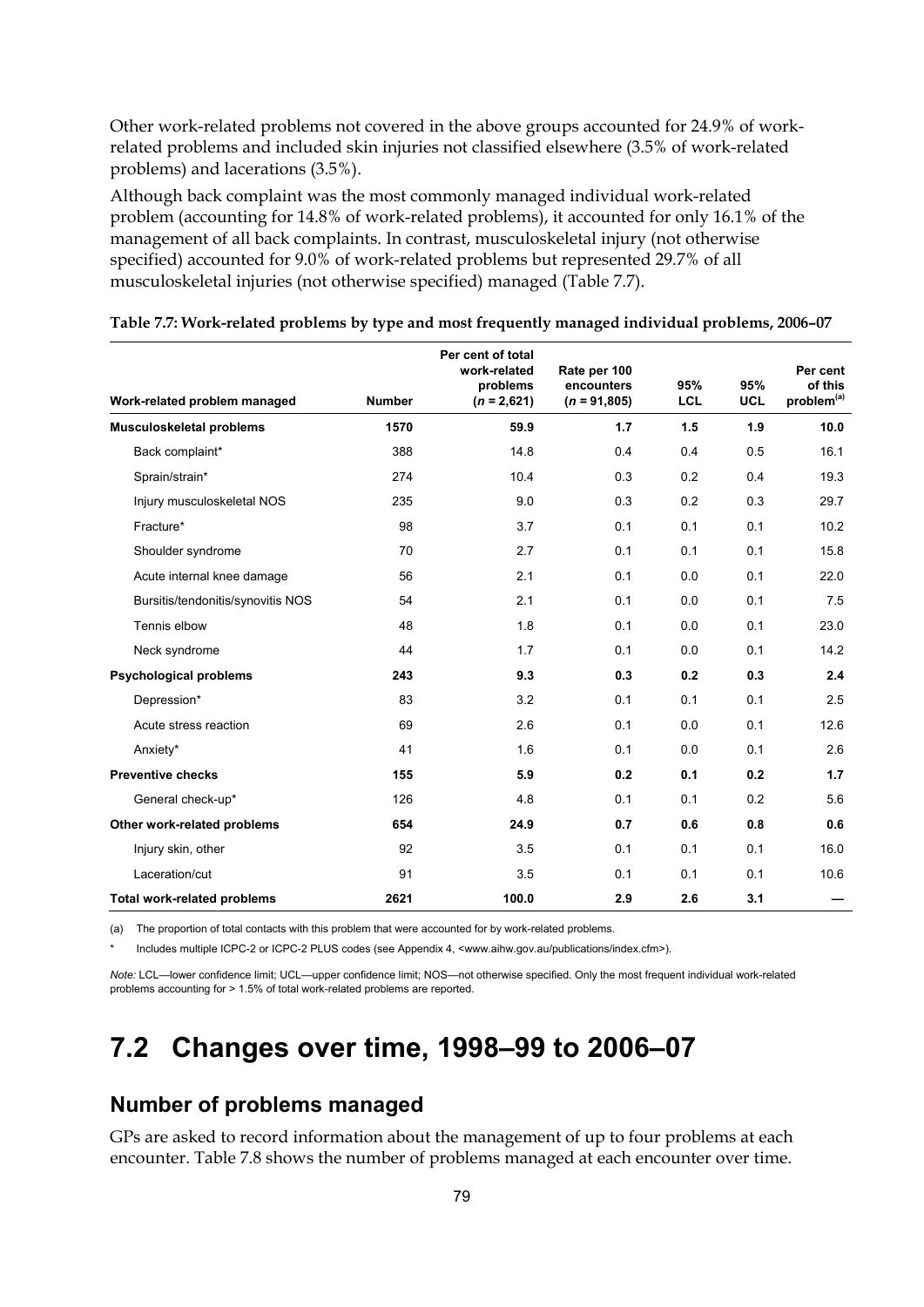There was little change in the pattern of number of problems managed at encounter. There was a marginal increase in encounters where three problems were managed, suggesting 770,000 more occasions where three problems were managed in 2006–07 than in 1998–99. While there appears to be a very gradual increase in the average number of problems managed at an encounter, this failed to reach statistical significance (Table 7.9).

# **Distribution of problems managed by ICPC-2 component**

The way in which problems managed are described has changed over time is shown in Table 7.9.

- There was no significant change in the management rate of problems described in terms of a diagnosis or disease between 1998–99 and 2006–07, managed at a rate of 94–97 per 100 encounters. There was also no change in the management rate of problems described as 'diagnostic and preventive procedures', managed at rate of about 13 per 100 encounters over the 9 years of the study.
- The rate of problems described in terms of symptoms and complaints decreased by 5% from 33.1 to 31.4 per 100 encounters, equating to a national decrease of nearly 2 million problems between 1998–99 and 2006–07.
- There was a move toward describing the problems managed as 'medications, treatments and therapeutics', 'results', 'referrals and other reasons for encounter', and administrative procedures. Together these types of problems increased from 5 to 7 per 100 encounters. The major changes within the group were in test results (extrapolated increase of 820,000 contacts for this problem) and administrative problems (extrapolated increase of 410,000 problems in Australia).

### **Problems managed by ICPC-2 chapter and individual problems managed**

Table 7.10 shows that there was no change in the total rate of problems managed between 1998–99 and 2006–07. This result was also true for the management rate of new problems (Table 7.12). However, the management rate of chronic conditions increased from 46.5 per 100 encounters in 1998–99 to 52.1 per 100 in 2006–07, suggesting approximately 5.4 million more GP contacts in Australia in 2006–07 where chronic problems were managed compared with 1998–99 (Table 7.13).

Problems managed at general practice encounters by ICPC chapter are described in Table 7.10 and the most common individual problems managed are described in Table 7.11 for all years from 1998–99 to 2006–07.

- There was a 23% increase in the management rate of problems of a general and unspecified nature, equating to a national increase of about 3 million GP contacts with such problems from 1998–99 to 2006–07 (Table 7.10). This was reflected in significant increases in the management rate of general check-ups, and problems described as 'prescriptions' and 'results of tests and investigations'. In contrast there was a marginal decrease in the management rate of (unspecified) viral illness (Table 7.11).
- There was a 37% increase in the management rate of problems of the endocrine and metabolic system, suggesting there were approximately 3.3 million more occasions of GP management of endocrine and metabolic problems across Australia in 2006–07 compared with 1998–99 (Table 7.10). In particular there was a 42% increase in the management rate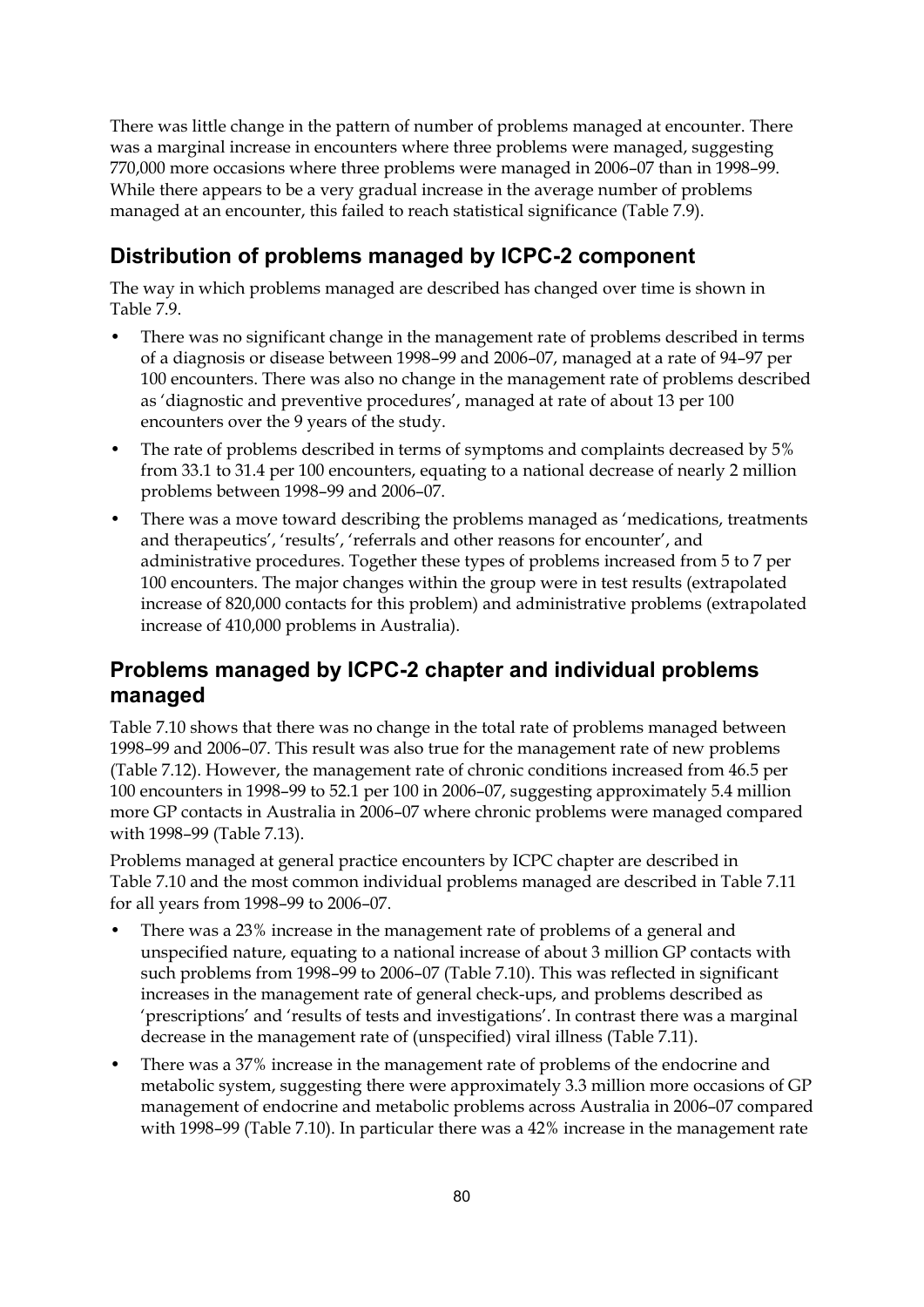of diabetes, and a 40% increase in the management rate of lipid disorders over the 9 years (Table 7.11).

- The management rate of problems related to the male genital system increased by 36%, equating to a national increase of about 500,000 male genital system problems managed in 2006–07 than in 1998–99 (Table 7.10).
- There was a marginal increase in the management rate of urological problems from 1998–99 to 2006–07 (Table 7.10).
- There was almost a 20% decrease in the management rate of respiratory problems, suggesting an extrapolated affect of 5 million fewer respiratory problems managed by GPs in 2006–07 than in 1998–99 (Table 7.10). This was reflected in significant decreases in the management rates of URTI, asthma, acute bronchitis/bronchiolitis, tonsillitis and allergic rhinitis (Table 7.11).
- There was a 22% decrease in the management of ear problems, suggesting about 1.2 million fewer GP contacts involving the management of ear problems in 2006–07 than in 1998–99 nationally (Table 7.10). In particular, there was a 39% decrease in the management rate of acute otitis media/myringitis (Table 7.11).
- There was a marginal decrease in the management rate of social problems from 1998–99 to 2006–07 (Table 7.10).
- There was no change in the management rate of cardiovascular problems between 1998–99 and 2006–07 (Table 7.10). However, there was a 16% increase in the management rate of hypertension and a 40% increase in the management rate of atrial fibrillation, equating to national increases of approximately 1.3 million contacts with hypertension and 410,000 contacts with atrial fibrillation from 1998–99 to 2006–07. In contrast, there was a marginal decrease in the management rate of ischaemic heart disease (Table 7.11).
- The management rate of skin problems did not change significantly over the 9 years of the study (Table 7.10). However, there was a 37% increase in the management rate of malignant skin neoplasm and a 30% increase in the management rate of solar keratosis, equating to a national increase of about 300,000 malignant skin neoplasm contacts and 300,000 solar keratosis contacts (Table 7.11).
- There was no change in the management rate of problems related to pregnancy and family planning (Table 7.10). However, the management rate of oral contraception increased by 30%, suggesting 300,000 more occasions where this problem was managed in 2006–07 than in 1998–99. There was also a 60% increase in the management rate of pregnancy from 1998–99 to 2006–07. However, this coincided with a 60% decrease in the management of pre/postnatal care, which suggests a change in terminology used by GPs (Table 7.11).
- Overall there was no change in the management rate of musculoskeletal problems (Table 7.10). However, the management rate of osteoporosis increased significantly and the management rate of sprains and strains showed a marginal decrease between 1998–99 and 2006–07. The management rate of arthritis (all types) increased significantly from 3.5 per 100 encounters in 1998–99 to a peak of 4.0 per 100 encounters in 2003–04, and then decreased to 3.7 per 100 in 2006–07. The management rate of osteoarthritis showed a marginal increase over the study period, although the management rate followed a similar pattern to that of the total arthritis group (Table 7.11). The decrease in management of arthritis from 2004–05 onward may reflect the withdrawal of the medication rofecoxib.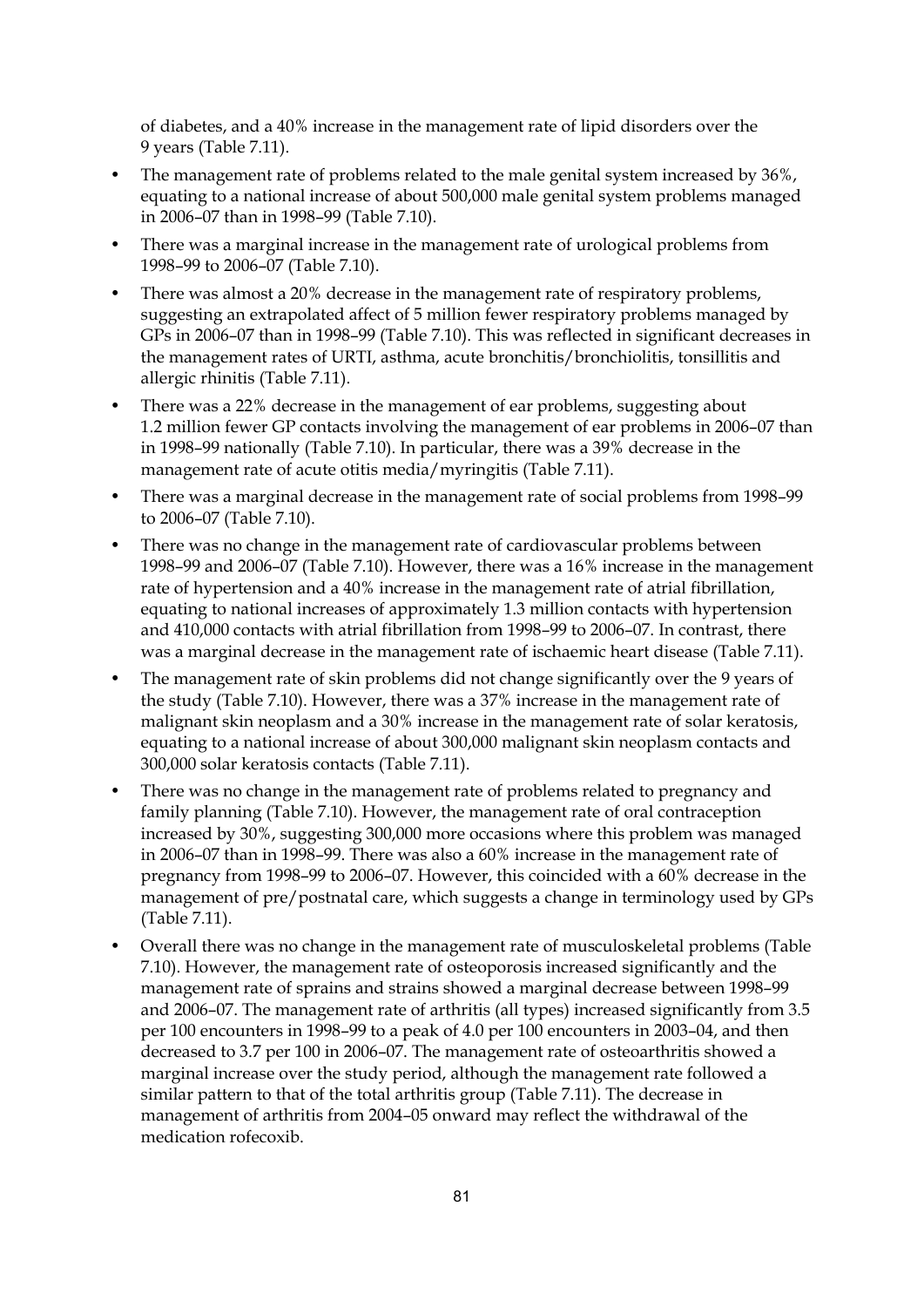• Table 7.11 also shows that there was a significant increase in the management rate of oesophageal disease, equating to a national increase of about 810,000 contacts for this problem from 1998–99 to 2006–07; and a significant decrease in the management rate of menopausal complaints.

Selected individual problems managed are presented graphically in figures 7.2 and 7.3. These figures show changes in the management rate of selected chronic and acute conditions from 1998–99 to 2006–07. Note that there was no change in the management rate of depression from 1998–99 to 2006–07. The management of depression over time is investigated in greater detail in Chapter 14.





\* Indicates a statistically significant change from 1998–99 to 2006–07 (for management rates see Table 7.11).

Indicates a statistically significant change from 1998–99 to 2006–07 (for management rates see Table 7.11).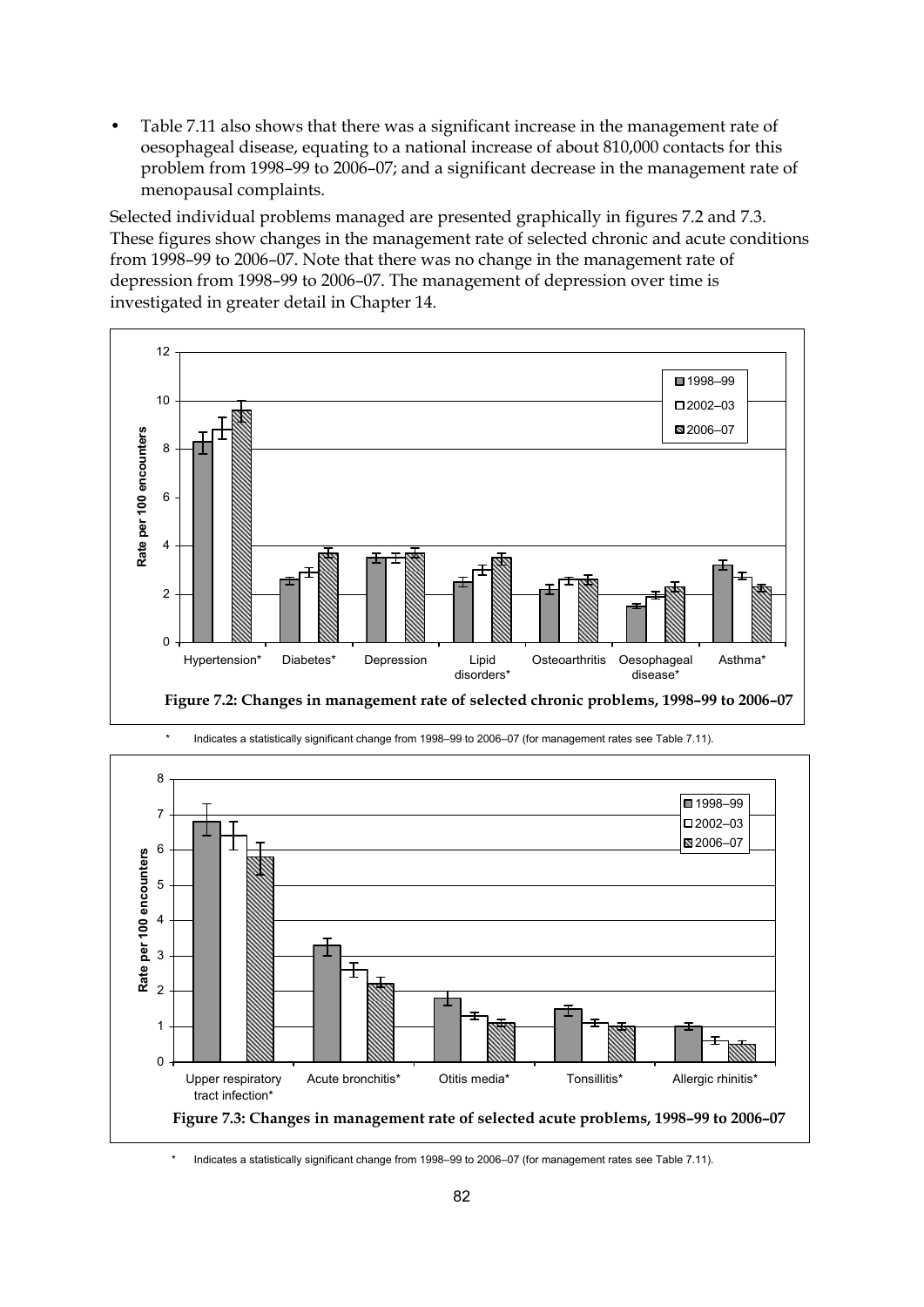|                           |                         | Per cent of encounters (95% CI) |                         |                         |                         |                         |                         |                         |                         |   |        |  |
|---------------------------|-------------------------|---------------------------------|-------------------------|-------------------------|-------------------------|-------------------------|-------------------------|-------------------------|-------------------------|---|--------|--|
| <b>Number of problems</b> | 1998-99                 | 1999-00                         | 2000-01                 | $2001 - 02$             | $2002 - 03$             | 2003-04                 | 2004-05                 | 2005-06                 | 2006-07                 | ∧ |        |  |
| managed at encounter      | $(n = 96,901)$          | $(n = 104, 856)$                | $(n = 99, 307)$         | $(n = 96,973)$          | $(n = 100, 987)$        | $(n = 98, 877)$         | $(n = 94, 386)$         | $(n = 101,993)$         | $(n = 91,805)$          |   | (000)' |  |
| One problem               | 66.3<br>$(65.1 - 67.4)$ | 65.4<br>$(64.3 - 66.5)$         | 66.5<br>$(65.4 - 67.5)$ | 67.7<br>$(66.6 - 68.8)$ | 66.9<br>$(65.8 - 68.1)$ | 66.2<br>$(65.0 - 67.3)$ | 66.5<br>$(65.3 - 67.7)$ | 66.4<br>$(65.1 - 67.6)$ | 65.0<br>$(63.7 - 66.2)$ |   |        |  |
| Two problems              | 24.1<br>$(23.4 - 24.8)$ | 24.7<br>$(24.0 - 25.3)$         | 24.4<br>$(23.8 - 25.1)$ | 23.1<br>$(22.4 - 23.7)$ | 23.4<br>$(22.6 - 24.1)$ | 23.8<br>$(23.1 - 24.5)$ | 23.6<br>$(22.9 - 24.3)$ | 23.4<br>$(22.7 - 24.1)$ | 24.0<br>$(23.3 - 24.8)$ |   |        |  |
| Three problems            | 7.7<br>$(7.3 - 8.1)$    | 7.7<br>$(7.3 - 8.1)$            | 7.3<br>$(6.9 - 7.7)$    | 7.3<br>$(6.9 - 7.7)$    | 7.6<br>$(7.2 - 8.0)$    | 7.7<br>$(7.2 - 8.1)$    | 7.7<br>$(7.3 - 8.2)$    | 7.9<br>$(7.4 - 8.4)$    | 8.5<br>$(8.1 - 9.0)$    | ∧ | $+770$ |  |
| Four problems             | 2.0<br>$(1.6 - 2.3)$    | 2.2<br>$(1.9 - 2.5)$            | 1.9<br>$(1.5 - 2.2)$    | 1.9<br>$(1.6 - 2.2)$    | 2.1<br>$(1.7 - 2.5)$    | 2.4<br>$(2.0 - 2.8)$    | 2.2<br>$(1.8 - 2.5)$    | 2.3<br>$(2.1 - 2.6)$    | 2.5<br>$(2.2 - 2.7)$    |   |        |  |

**Table 7.8: Number of problems managed at an encounter, summary of annual results, BEACH, 1998–99 to 2006–07** 

(a) The direction and type of change from 1998–99 to 2006–07 is indicated for each variable:  $\gamma\psi$  indicates a marginal change, and — indicates there was no change. Statistically significant linear changes have been extrapolated to estimate the national change and are reported in thousands in the far right column.

*Note:* CI—confidence interval.

**Table 7.9: Distribution of problems managed, by ICPC-2 component, summary of annual results, BEACH, 1998–99 to 2006–07** 

|                                           |                         | Rate per 100 encounters <sup>(a)</sup> (95% CI) |                         |                         |                         |                         |                         |                         |                         |                 |          |  |
|-------------------------------------------|-------------------------|-------------------------------------------------|-------------------------|-------------------------|-------------------------|-------------------------|-------------------------|-------------------------|-------------------------|-----------------|----------|--|
|                                           | 1998-99                 | 1999-00                                         | 2000-01                 | $2001 - 02$             | 2002-03                 | 2003-04                 | 2004-05                 | 2005-06                 | 2006-07                 | ᠰ               |          |  |
| <b>ICPC-2 component</b>                   | $(n = 96,901)$          | $(n = 104.856)$                                 | $(n = 99, 307)$         | $(n = 96,973)$          | $(n = 100, 987)$        | $(n = 98, 877)$         | $(n = 94, 386)$         | $(n = 101,993)$         | $(n = 91,805)$          | ◡               | (000)    |  |
| Diagnosis, diseases                       | 94.7<br>$(93.1 - 96.3)$ | 96.1<br>$(94.4 - 97.8)$                         | 95.2<br>$(93.6 - 96.7)$ | 93.7<br>$(92.1 - 95.2)$ | 93.1<br>$(91.5 - 94.8)$ | 94.8<br>$(93.0 - 96.5)$ | 94.2<br>$(94.2 - 96.0)$ | 95.5<br>$(93.6 - 97.3)$ | 96.6<br>$(94.8 - 98.3)$ |                 |          |  |
| Symptoms & complaints                     | 33.1<br>$(32.3 - 33.9)$ | 32.0<br>$(31.2 - 32.8)$                         | 31.7<br>$(30.9 - 32.5)$ | 31.4<br>$(30.6 - 32.2)$ | 31.4<br>$(30.6 - 32.2)$ | 30.8<br>$(30.0 - 31.6)$ | 31.1<br>$(30.2 - 31.9)$ | 30.4<br>$(29.6 - 31.2)$ | 31.4<br>$(30.6 - 32.2)$ | ₩               | $-1,980$ |  |
| Diagnostic & preventive<br>procedures     | 12.8<br>$(12.2 - 13.5)$ | 13.1<br>$(12.4 - 13.7)$                         | 12.6<br>$(11.9 - 13.2)$ | 12.4<br>$(11.8 - 13.0)$ | 13.5<br>$(12.8 - 14.2)$ | 13.6<br>$(12.9 - 14.4)$ | 13.3<br>$(12.5 - 14.0)$ | 13.7<br>$(13.1 - 14.4)$ | 13.8<br>$(13.0 - 14.5)$ |                 |          |  |
| Medications, treatments &<br>therapeutics | 2.6<br>$(2.4 - 2.8)$    | 3.1<br>$(2.9 - 3.3)$                            | 2.9<br>$(2.7 - 3.1)$    | 3.3<br>$(3.0 - 3.6)$    | 3.6<br>$(3.3 - 3.8)$    | 4.0<br>$(3.6 - 4.3)$    | 3.7<br>$(3.4 - 3.9)$    | 3.2<br>$(3.0 - 3.5)$    | 3.2<br>$(2.9 - 3.5)$    | $\blacklozenge$ | $+600$   |  |
| Results                                   | 0.8<br>$(0.7 - 0.9)$    | 0.8<br>$(0.7 - 0.9)$                            | 0.8<br>$(0.7 - 0.9)$    | 1.1<br>$(0.9 - 1.2)$    | 1.1<br>$(0.9 - 1.2)$    | 1.2<br>$(1.1 - 1.4)$    | 1.4<br>$(1.3 - 1.5)$    | 1.4<br>$(1.3 - 1.6)$    | 1.6<br>$(1.4 - 1.7)$    | ₼               | $+820$   |  |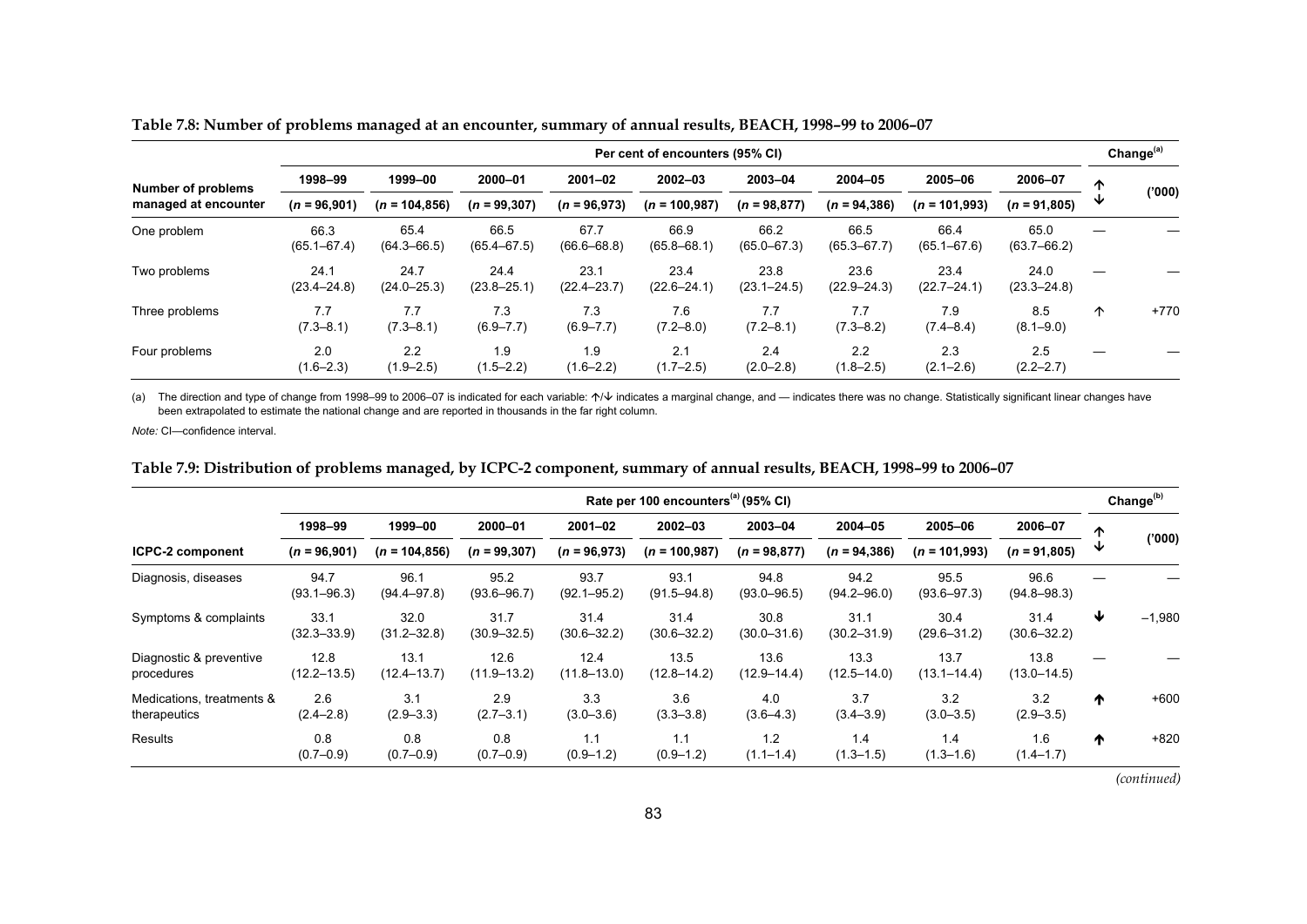|                         | Rate per 100 encounters <sup>(a)</sup> (95% CI) |                        |                            |                            |                        |                            |                            |                            |                            |   | Change <sup>(b)</sup> |
|-------------------------|-------------------------------------------------|------------------------|----------------------------|----------------------------|------------------------|----------------------------|----------------------------|----------------------------|----------------------------|---|-----------------------|
|                         | 1998-99                                         | 1999-00                | 2000-01                    | $2001 - 02$                | $2002 - 03$            | 2003-04                    | $2004 - 05$                | 2005-06                    | 2006-07                    | ́ |                       |
| <b>ICPC-2 component</b> | $(n = 96,901)$                                  | $(n = 104, 856)$       | $(n = 99, 307)$            | $(n = 96,973)$             | $(n = 100, 987)$       | $(n = 98, 877)$            | $(n = 94, 386)$            | $(n = 101,993)$            | $(n = 91,805)$             | ◡ | (000)'                |
| Referral & other RFE    | 1.0<br>$(0.8 - 1.1)$                            | 1.3<br>$(1.2 - 1.4)$   | 1.1<br>$(1.0 - 1.2)$       | $(1.0 - 1.3)$              | $(1.5 - 1.9)$          | 1.3<br>$(1.1 - 1.4)$       | 1.4<br>$(1.2 - 1.5)$       | 1.2<br>$(1.1 - 1.4)$       | 1.3<br>$(1.2 - 1.5)$       | ₼ | $+300$                |
| Administrative          | 0.4<br>$(0.3 - 0.5)$                            | 0.4<br>$(0.4 - 0.5)$   | 0.4<br>$(0.3 - 0.4)$       | 0.5<br>$(0.4 - 0.5)$       | 0.5<br>$(0.5 - 0.6)$   | 0.6<br>$(0.6 - 0.7)$       | 0.6<br>$(0.5 - 0.6)$       | 0.7<br>$(0.6 - 0.8)$       | 0.8<br>$(0.7 - 0.8)$       | ^ | $+410$                |
| <b>Total problems</b>   | 145.3<br>$(143.5 - 147.2)$                      | 146.7<br>(144.9–148.6) | 144.5<br>$(142.8 - 146.3)$ | 143.4<br>$(141.7 - 145.2)$ | 144.9<br>(143.0–146.8) | 146.3<br>$(144.4 - 148.2)$ | 145.5<br>$(143.6 - 147.4)$ | 146.2<br>$(144.2 - 148.2)$ | 148.5<br>$(146.4 - 150.6)$ |   |                       |

**Table 7.9 (continued): Distribution of problems managed, by ICPC-2 component, summary of annual results, BEACH, 1998–99 to 2006–07** 

(a) Figures do not total 100 as more than one problem can be recorded for each encounter.

(b) The direction and type of change from 1998–99 to 2006–07 is indicated for each variable: ↑ indicates a statistically significant change and — indicates there was no change. Statistically significant linear changes have been extrapolated to estimate the national change and are reported in thousands in the far right column.

*Note:* CI—confidence interval; RFE—reason for encounter.

#### **Table 7.10: Distribution of problems managed, by ICPC-2 chapter summary of annual results, BEACH, 1998–99 to 2006–07**

|                       |                         | Rate per 100 encounters <sup>(a)</sup> (95% CI) |                         |                         |                         |                         |                         |                         |                         |   |          |  |
|-----------------------|-------------------------|-------------------------------------------------|-------------------------|-------------------------|-------------------------|-------------------------|-------------------------|-------------------------|-------------------------|---|----------|--|
|                       | 1998-99                 | 1999-00                                         | 2000-01                 | $2001 - 02$             | 2002-03                 | 2003-04                 | 2004-05                 | 2005-06                 | 2006-07                 | ↑ |          |  |
| <b>ICPC-2 Chapter</b> | $(n = 96,901)$          | $(n = 104, 856)$                                | $(n = 99, 307)$         | $(n = 96,973)$          | $(n = 100, 987)$        | $(n = 98,877)$          | $(n = 94, 386)$         | $(n = 101,993)$         | $(n = 91,805)$          |   | (000)    |  |
| Respiratory           | 24.3<br>$(23.6 - 25.0)$ | 24.2<br>$(23.5 - 24.9)$                         | 22.5<br>$(21.9 - 23.2)$ | 21.4<br>$(20.7 - 22.0)$ | 20.6<br>$(20.0 - 21.3)$ | 20.1<br>$(19.5 - 20.7)$ | 19.2<br>$(18.6 - 19.9)$ | 20.6<br>$(19.9 - 21.3)$ | 19.6<br>$(18.9 - 20.3)$ | ₩ | $-5,000$ |  |
| Skin                  | 16.5<br>$(16.0 - 17.0)$ | 17.0<br>$(16.6 - 17.5)$                         | 16.7<br>$(16.2 - 17.3)$ | 16.1<br>$(15.6 - 16.6)$ | 16.5<br>$(16.0 - 17.0)$ | 16.9<br>$(16.2 - 17.6)$ | 17.2<br>$(16.6 - 17.9)$ | 16.6<br>$(16.1 - 17.2)$ | 17.5<br>$(16.9 - 18.2)$ |   |          |  |
| Cardiovascular        | 16.1<br>$(15.4 - 16.8)$ | 16.3<br>$(15.5 - 17.0)$                         | 16.0<br>(15.3–16.7)     | 16.1<br>$(15.5 - 16.8)$ | 16.0<br>$(15.3 - 16.7)$ | 16.8<br>$(16.1 - 17.5)$ | 16.2<br>$(15.5 - 16.9)$ | 16.6<br>$(16.1 - 17.7)$ | 17.4<br>$(16.7 - 18.1)$ |   |          |  |
| Musculoskeletal       | 16.9<br>$(16.3 - 17.5)$ | 16.9<br>$(16.4 - 17.4)$                         | 17.4<br>$(16.9 - 18.0)$ | 17.5<br>$(17.0 - 18.0)$ | 17.1<br>$(16.5 - 17.6)$ | 17.1<br>$(16.6 - 17.6)$ | 17.7<br>$(17.1 - 18.3)$ | 17.2<br>$(16.7 - 17.7)$ | 17.1<br>$(16.6 - 17.6)$ |   |          |  |
| General & unspecified | 13.2<br>$(12.7 - 13.7)$ | 13.9<br>$(13.4 - 14.5)$                         | 14.2<br>$(13.7 - 14.7)$ | 14.7<br>$(14.0 - 15.5)$ | 15.8<br>$(15.2 - 16.3)$ | 15.0<br>(14.5–15.5)     | 15.1<br>$(14.5 - 15.7)$ | 15.1<br>$(14.5 - 15.7)$ | 16.2<br>$(15.6 - 16.8)$ | ^ | $+2,990$ |  |
| Endocrine & metabolic | 8.8<br>$(8.4 - 9.2)$    | 9.1<br>$(8.7 - 9.6)$                            | 9.8<br>$(9.3 - 10.2)$   | 10.4<br>$(10.0 - 10.9)$ | 10.6<br>$(10.2 - 11.0)$ | 11.3<br>$(10.8 - 11.8)$ | 11.8<br>$(11.2 - 12.3)$ | 11.6<br>$(11.0 - 12.1)$ | 12.1<br>$(11.6 - 12.6)$ | ^ | $+3,330$ |  |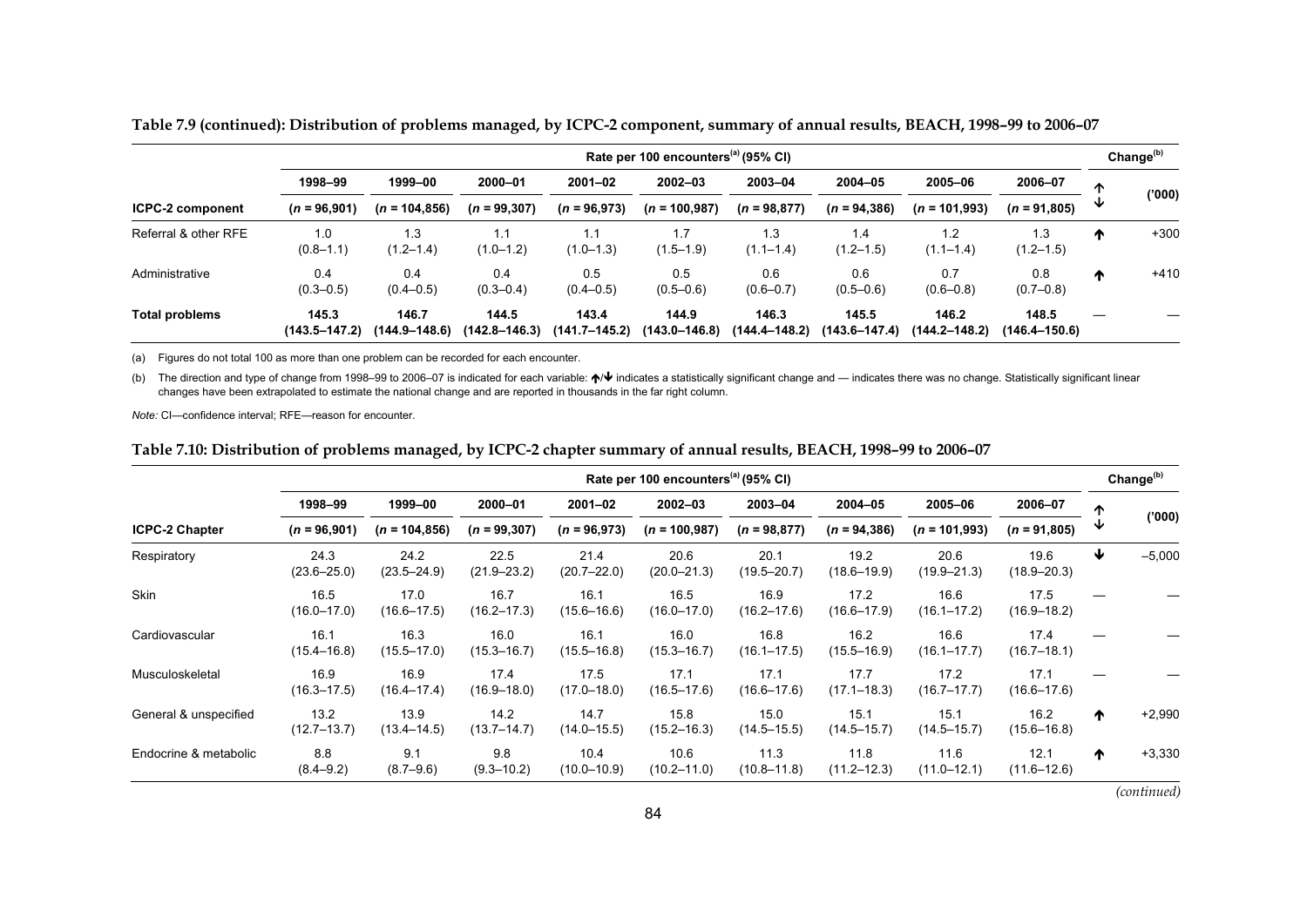|                                | Rate per 100 encounters <sup>(a)</sup> (95% CI) |                            |                            |                            |                            |                            |                            |                            |                            |            |          |
|--------------------------------|-------------------------------------------------|----------------------------|----------------------------|----------------------------|----------------------------|----------------------------|----------------------------|----------------------------|----------------------------|------------|----------|
|                                | 1998-99                                         | 1999-00                    | 2000-01                    | $2001 - 02$                | 2002-03                    | 2003-04                    | 2004-05                    | 2005-06                    | 2006-07                    |            |          |
| <b>ICPC-2 Chapter</b>          | $(n = 96,901)$                                  | $(n = 104, 856)$           | $(n = 99, 307)$            | $(n = 96,973)$             | $(n = 100, 987)$           | $(n = 98, 877)$            | $(n = 94, 386)$            | $(n = 101,993)$            | $(n = 91,805)$             | ↓          | (000)    |
| Psychological                  | 10.5<br>$(10.0 - 11.0)$                         | 10.5<br>$(10.0 - 11.1)$    | 10.8<br>$(10.2 - 11.3)$    | 10.6<br>$(10.1 - 11.2)$    | 10.3<br>$(9.8 - 10.8)$     | 10.8<br>$(10.3 - 11.4)$    | 11.4<br>$(10.8 - 12.0)$    | 11.1<br>$(10.5 - 11.7)$    | 11.0<br>$(10.5 - 11.4)$    |            |          |
| Digestive                      | 10.2<br>$(9.9 - 10.5)$                          | 10.1<br>$(9.7 - 10.3)$     | 9.9<br>$(9.6 - 10.2)$      | 9.9<br>$(9.6 - 10.2)$      | 10.1<br>$(9.8 - 10.4)$     | 10.5<br>$(10.2 - 10.8)$    | 9.9<br>$(9.6 - 10.2)$      | 10.1<br>$(9.8 - 10.4)$     | 10.4<br>$(10.1 - 10.7)$    |            |          |
| Female genital system          | 6.3<br>$(5.9 - 6.6)$                            | 6.2<br>$(5.8 - 6.5)$       | 6.1<br>$(5.7 - 6.4)$       | 6.1<br>$(5.8 - 6.5)$       | 6.7<br>$(6.2 - 7.1)$       | 5.9<br>$(5.5 - 6.3)$       | 5.7<br>$(5.3 - 6.1)$       | 5.8<br>$(5.4 - 6.2)$       | 5.7<br>$(5.3 - 6.1)$       |            |          |
| Pregnancy & family<br>planning | 4.1<br>$(3.8 - 4.3)$                            | 4.3<br>$(4.0 - 4.6)$       | 3.9<br>$(3.6 - 4.2)$       | 4.0<br>$(3.7 - 4.2)$       | 4.2<br>$(3.9 - 4.5)$       | 4.2<br>$(3.9 - 4.5)$       | 3.8<br>$(3.6 - 4.1)$       | 3.8<br>$(3.6 - 4.1)$       | 3.9<br>$(3.6 - 4.2)$       |            |          |
| Ear                            | 4.9<br>$(4.7 - 5.1)$                            | 45<br>$(4.3 - 4.7)$        | 4.4<br>$(4.2 - 4.6)$       | 4.2<br>$(4.0 - 4.4)$       | 4.0<br>$(3.8 - 4.2)$       | 4.0<br>$(3.8 - 4.1)$       | 4.1<br>$(3.9 - 4.2)$       | 4.0<br>$(3.8 - 4.1)$       | 3.8<br>$(3.6 - 3.9)$       | ↓          | $-1,170$ |
| Neurological                   | 4.0<br>$(3.8 - 4.2)$                            | 3.9<br>$(3.7 - 4.1)$       | 3.8<br>$(3.6 - 3.9)$       | 3.7<br>$(3.5 - 3.9)$       | 4.2<br>$(4.0 - 4.4)$       | 3.9<br>$(3.8 - 4.1)$       | 3.6<br>$(3.5 - 3.8)$       | 3.6<br>$(3.4 - 3.8)$       | 3.8<br>$(3.6 - 3.9)$       |            |          |
| Urology                        | 2.8<br>$(2.7 - 3.0)$                            | 3.0<br>$(2.9 - 3.2)$       | 2.7<br>$(2.5 - 2.8)$       | 2.8<br>$(2.7 - 3.0)$       | 2.8<br>$(2.7 - 3.0)$       | 3.0<br>$(2.9 - 3.2)$       | 3.0<br>$(2.9 - 3.2)$       | 3.1<br>$(2.9 - 3.2)$       | 3.2<br>$(3.0 - 3.3)$       | $\uparrow$ | $+390$   |
| Eye                            | 2.8<br>$(2.7 - 3.0)$                            | 2.7<br>$(2.6 - 2.9)$       | 2.6<br>$(2.5 - 2.7)$       | 2.5<br>$(2.4 - 2.6)$       | 2.6<br>$(2.5 - 2.7)$       | 2.7<br>$(2.6 - 2.9)$       | 2.7<br>$(2.5 - 2.8)$       | 2.8<br>$(2.6 - 2.9)$       | 2.7<br>$(2.5 - 2.8)$       |            |          |
| Male genital system            | 1.4<br>$(1.3 - 1.5)$                            | 1.4<br>$(1.3 - 1.5)$       | 1.5<br>$(1.3 - 1.6)$       | 1.3<br>$(1.2 - 1.4)$       | 1.4<br>$(1.3 - 1.6)$       | 1.6<br>$(1.5 - 1.7)$       | 1.8<br>$(1.6 - 1.9)$       | 1.9<br>$(1.7 - 2.0)$       | 1.9<br>$(1.7 - 2.0)$       | ᠰ          | $+500$   |
| <b>Blood</b>                   | 1.7<br>$(1.5 - 1.9)$                            | 1.7<br>$(1.6 - 1.8)$       | 1.7<br>$(1.5 - 1.8)$       | 1.3<br>$(1.2 - 1.4)$       | 1.4<br>$(1.3 - 1.5)$       | 1.7<br>$(1.5 - 1.8)$       | 1.6<br>$(1.4 - 1.8)$       | 1.5<br>$(1.4 - 1.6)$       | 1.7<br>$(1.5 - 1.8)$       |            |          |
| Social problems                | 0.8<br>$(0.7 - 0.8)$                            | 0.9<br>$(0.8 - 1.0)$       | 0.7<br>$(0.6 - 0.8)$       | 0.7<br>$(0.6 - 0.8)$       | 0.7<br>$(0.6 - 0.8)$       | 0.8<br>$(0.7 - 0.9)$       | 0.8<br>$(0.7 - 0.9)$       | 0.6<br>$(0.5 - 0.7)$       | 0.7<br>$(0.6 - 0.7)$       | ↓          | $-110$   |
| <b>Total problems</b>          | 145.3<br>$(143.5 - 147.2)$                      | 146.7<br>$(144.9 - 148.6)$ | 144.5<br>$(142.8 - 146.3)$ | 143.4<br>$(141.7 - 145.2)$ | 144.9<br>$(143.0 - 146.8)$ | 146.3<br>$(144.4 - 148.2)$ | 145.5<br>$(143.6 - 147.4)$ | 146.2<br>$(144.2 - 148.2)$ | 148.5<br>$(146.4 - 150.6)$ |            |          |

**Table 7.10 (continued): Distribution of problems managed, by ICPC-2 chapter summary of annual results, BEACH, 1998–99 to 2006–07** 

(a) Figures do not total 100 as more than one problem can be managed at each encounter.

(b) The direction and type of change from 1998–99 to 2006–07 is indicated for each variable: ↑ indicates a statistically significant change, ↑ indicates a marginal change, § indicates a non-linear significant or marginal change, and — indicates there was no change. Statistically significant linear changes have been extrapolated to estimate the national change and are reported in thousands in the far right column.

*Note:* CI—confidence interval.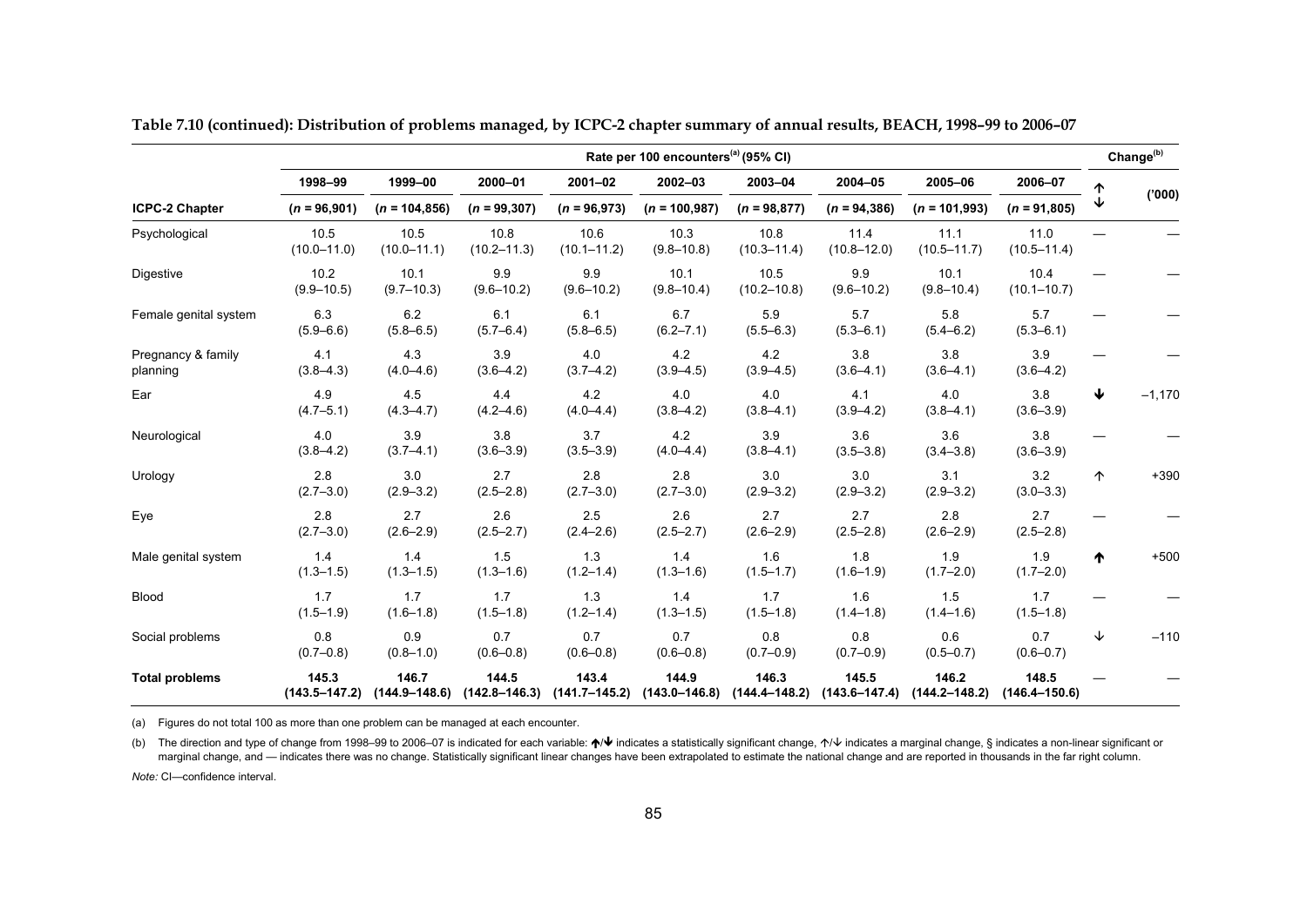|                                      | Rate per 100 encounters <sup>(a)</sup> (95% CI) |                      |                      |                      |                      |                      |                      |                       |                       |   |          |
|--------------------------------------|-------------------------------------------------|----------------------|----------------------|----------------------|----------------------|----------------------|----------------------|-----------------------|-----------------------|---|----------|
|                                      | 1998-99                                         | 1999-00              | 2000-01              | $2001 - 02$          | 2002-03              | 2003-04              | 2004-05              | 2005-06               | 2006-07               |   |          |
| <b>Problem managed</b>               | $(n = 96,901)$                                  | $(n = 104, 856)$     | $(n = 99, 307)$      | $(n = 96,973)$       | $(n = 100, 987)$     | $(n = 98, 877)$      | $(n = 94, 386)$      | $(n = 101,993)$       | $(n = 91,805)$        | ↓ | (000)    |
| Hypertension*                        | 8.3<br>$(7.8 - 8.7)$                            | 8.4<br>$(7.9 - 8.9)$ | 8.6<br>$(8.2 - 9.1)$ | 9.0<br>$(8.5 - 9.5)$ | 8.8<br>$(8.4 - 9.3)$ | 9.2<br>$(8.7 - 9.7)$ | 8.9<br>$(8.4 - 9.4)$ | 9.4<br>$(8.9 - 10.0)$ | 9.6<br>$(9.1 - 10.0)$ | ₼ | $+1,280$ |
| Check-up-all*                        | 5.9<br>$(5.5 - 6.3)$                            | 6.4<br>$(6.0 - 6.8)$ | 5.9<br>$(5.5 - 6.2)$ | 5.8<br>$(5.4 - 6.1)$ | 6.4<br>$(6.0 - 6.8)$ | 6.4<br>$(5.9 - 6.9)$ | 6.3<br>$(5.9 - 6.7)$ | 6.4<br>$(6.0 - 6.8)$  | 6.6<br>$(6.2 - 7.0)$  |   |          |
| General check-up*                    | 1.6<br>$(1.4 - 1.7)$                            | 1.8<br>$(1.6 - 1.9)$ | 1.6<br>$(1.5 - 1.8)$ | 1.8<br>$(1.6 - 1.9)$ | 1.9<br>$(1.8 - 2.1)$ | 1.8<br>$(1.7 - 2.0)$ | 2.1<br>$(1.9 - 2.2)$ | 2.1<br>$(1.9 - 2.2)$  | 2.4<br>$(2.2 - 2.6)$  | ₼ | $+810$   |
| Female genital<br>check-up*          | 1.6<br>$(1.5 - 1.8)$                            | 1.6<br>$(1.4 - 1.7)$ | 1.5<br>$(1.3 - 1.6)$ | 1.6<br>$(1.4 - 1.7)$ | 1.8<br>$(1.6 - 2.0)$ | 1.8<br>$(1.6 - 2.0)$ | 1.8<br>$(1.6 - 2.0)$ | 1.8<br>$(1.6 - 2.0)$  | 1.7<br>$(1.5 - 1.9)$  |   |          |
| Cardiac check-up*                    | 1.2<br>$(1.1 - 1.4)$                            | 1.3<br>$(1.2 - 1.5)$ | 1.3<br>$(1.2 - 1.4)$ | 1.1<br>$(1.0 - 1.3)$ | 1.1<br>$(0.9 - 1.2)$ | 1.2<br>$(1.0 - 1.3)$ | 1.0<br>$(0.9 - 1.1)$ | 1.2<br>$(1.0 - 1.3)$  | 1.3<br>$(1.1 - 1.5)$  |   |          |
| Upper respiratory<br>tract infection | 6.8<br>$(6.4 - 7.3)$                            | 7.2<br>$(6.7 - 7.7)$ | 6.9<br>$(6.5 - 7.3)$ | 6.2<br>$(5.8 - 6.6)$ | 6.4<br>$(6.0 - 6.8)$ | 5.5<br>$(5.1 - 5.8)$ | 5.6<br>$(5.2 - 5.9)$ | 6.2<br>$(5.8 - 6.6)$  | 5.8<br>$(5.3 - 6.2)$  | ₩ | $-1,080$ |
| Immunisation/<br>vaccination-all*    | 5.2<br>$(4.7 - 5.6)$                            | 4.6<br>$(4.2 - 5.0)$ | 4.6<br>$(4.2 - 4.9)$ | 4.7<br>$(4.3 - 5.1)$ | 4.6<br>$(4.3 - 5.0)$ | 4.7<br>$(4.3 - 5.2)$ | 4.6<br>$(4.2 - 5.1)$ | 5.0<br>$(4.6 - 5.4)$  | 4.7<br>$(4.3 - 5.2)$  |   |          |
| Arthritis-all*                       | 3.5<br>$(3.2 - 3.7)$                            | 3.6<br>$(3.3 - 3.8)$ | 3.9<br>$(3.7 - 4.1)$ | 3.8<br>$(3.5 - 4.0)$ | 3.7<br>$(3.5 - 3.9)$ | 4.0<br>$(3.8 - 4.2)$ | 3.9<br>$(3.7 - 4.2)$ | 3.8<br>$(3.5 - 4.0)$  | 3.7<br>$(3.5 - 3.9)$  | ş |          |
| Osteoarthritis*                      | 2.2<br>$(2.0 - 2.4)$                            | 2.2<br>$(2.1 - 2.4)$ | 2.5<br>$(2.3 - 2.7)$ | 2.6<br>$(2.4 - 2.8)$ | 2.6<br>$(2.4 - 2.7)$ | 2.8<br>$(2.6 - 3.0)$ | 2.8<br>$(2.6 - 3.0)$ | 2.7<br>$(2.5 - 2.9)$  | 2.6<br>$(2.4 - 2.8)$  | 个 | $+400$   |
| Diabetes-all*                        | 2.6<br>$(2.4 - 2.7)$                            | 2.7<br>$(2.5 - 2.9)$ | 2.8<br>$(2.6 - 3.0)$ | 3.1<br>$(2.9 - 3.3)$ | 2.9<br>$(2.7 - 3.1)$ | 3.3<br>$(3.1 - 3.5)$ | 3.2<br>$(3.0 - 3.4)$ | 3.5<br>$(3.3 - 3.8)$  | 3.7<br>$(3.5 - 3.9)$  | ₼ | $+1,110$ |
| Depression*                          | 3.5<br>$(3.3 - 3.7)$                            | 3.4<br>$(3.2 - 3.6)$ | 3.7<br>$(3.4 - 3.9)$ | 3.4<br>$(3.2 - 3.6)$ | 3.5<br>$(3.3 - 3.7)$ | 3.6<br>$(3.4 - 3.9)$ | 3.7<br>$(3.5 - 3.9)$ | 3.6<br>$(3.4 - 3.8)$  | 3.7<br>$(3.5 - 3.9)$  |   |          |
| Lipid disorders*                     | 2.5<br>$(2.3 - 2.7)$                            | 2.6<br>$(2.4 - 2.8)$ | 2.9<br>$(2.7 - 3.1)$ | 2.9<br>$(2.7 - 3.1)$ | 3.0<br>$(2.8 - 3.2)$ | 3.1<br>$(2.9 - 3.4)$ | 3.3<br>$(3.1 - 3.6)$ | 3.4<br>$(3.1 - 3.7)$  | 3.5<br>$(3.2 - 3.7)$  | ᠰ | $+1,010$ |

**Table 7.11: Most frequently managed problems, summary of annual results, BEACH, 1998–99 to 2006–07**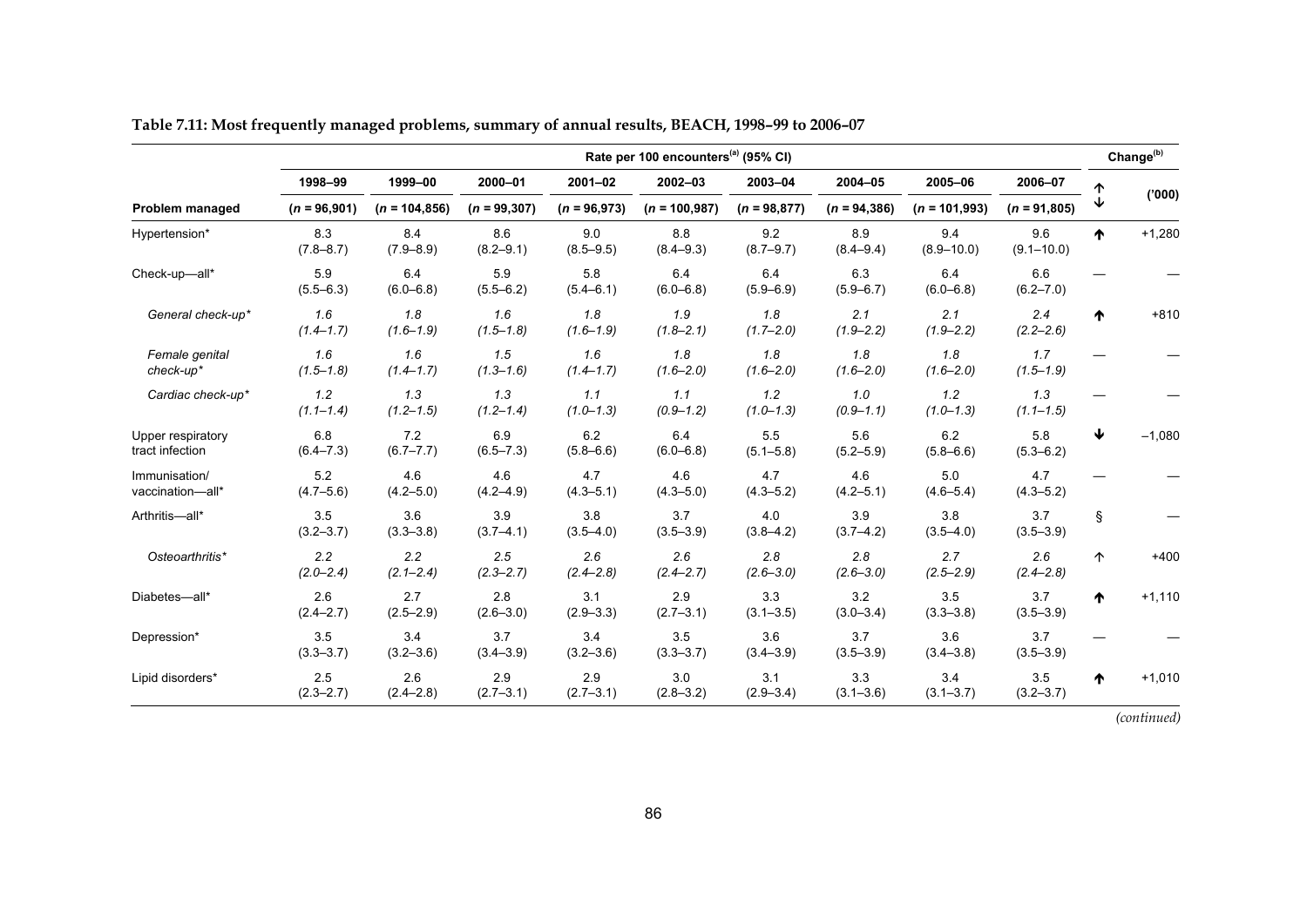|                                    | Rate per 100 encounters <sup>(a)</sup> (95% CI) |                      |                      |                      |                      |                        |                        |                      |                      |   |          |  |
|------------------------------------|-------------------------------------------------|----------------------|----------------------|----------------------|----------------------|------------------------|------------------------|----------------------|----------------------|---|----------|--|
|                                    | 1998-99                                         | 1999-00              | 2000-01              | $2001 - 02$          | $2002 - 03$          | 2003-04                | 2004-05                | 2005-06              | 2006-07              |   |          |  |
| Problem managed                    | $(n = 96,901)$                                  | $(n = 104, 856)$     | $(n = 99, 307)$      | $(n = 96,973)$       | $(n = 100, 987)$     | $(n = 98,877)$         | $(n = 94, 386)$        | $(n = 101,993)$      | $(n = 91,805)$       |   | (000)'   |  |
| Back complaint*                    | 2.7<br>$(2.4 - 2.9)$                            | 2.8<br>$(2.6 - 2.9)$ | 2.6<br>$(2.4 - 2.8)$ | 2.6<br>$(2.4 - 2.8)$ | 2.6<br>$(2.4 - 2.8)$ | 2.7<br>$(2.5 - 2.8)$   | 2.8<br>$(2.6 - 3.0)$   | 2.6<br>$(2.5 - 2.8)$ | 2.6<br>$(2.5 - 2.8)$ |   |          |  |
| Oesophageal disease                | 1.5<br>$(1.4 - 1.6)$                            | 1.6<br>$(1.5 - 1.8)$ | 1.5<br>$(1.4 - 1.6)$ | 1.8<br>$(1.7 - 2.0)$ | 1.9<br>$(1.8 - 2.1)$ | 2.2<br>$(2.0 - 2.4)$   | 2.1<br>$(1.9 - 2.2)$   | 2.4<br>$(2.2 - 2.5)$ | 2.3<br>$(2.1 - 2.5)$ | ᠰ | $+810$   |  |
| Asthma                             | 3.2<br>$(3.0 - 3.4)$                            | 3.2<br>$(3.0 - 3.4)$ | 2.8<br>$(2.7 - 3.0)$ | 2.8<br>$(2.7 - 3.0)$ | 2.7<br>$(2.6 - 2.9)$ | 2.6<br>$(2.4 - 2.7)$   | 2.3<br>$(2.2 - 2.5)$   | 2.3<br>$(2.1 - 2.4)$ | 2.3<br>$(2.1 - 2.4)$ | ↓ | $-950$   |  |
| Acute bronchitis/<br>bronchiolitis | 3.3<br>$(3.0 - 3.5)$                            | 3.2<br>$(3.0 - 3.4)$ | 2.7<br>$(2.5 - 2.9)$ | 2.7<br>$(2.5 - 2.9)$ | 2.6<br>$(2.4 - 2.8)$ | 2.4<br>$(2.2 - 2.6)$   | 2.4<br>$(2.2 - 2.6)$   | 2.5<br>$(2.3 - 2.7)$ | 2.2<br>$(2.1 - 2.4)$ | ↓ | $-1,150$ |  |
| Prescription-all*                  | 1.4<br>$(1.2 - 1.6)$                            | 1.8<br>$(1.6 - 2.0)$ | 1.7<br>$(1.5 - 1.8)$ | 1.9<br>$(1.6 - 2.1)$ | 2.0<br>$(1.8 - 2.2)$ | 2.3<br>$(2.0 - 2.6)$   | 2.1<br>$(1.8 - 2.3)$   | 2.0<br>$(1.7 - 2.2)$ | 2.2<br>$(1.9 - 2.4)$ | ♠ | $+810$   |  |
| Contact dermatitis                 | 1.8<br>$(1.7 - 2.0)$                            | 1.9<br>$(1.8 - 2.0)$ | 2.1<br>$(1.9 - 2.2)$ | 1.9<br>$(1.8 - 2.0)$ | 1.9<br>$(1.8 - 2.0)$ | 1.8<br>$(1.6 - 1.9)$   | 1.9<br>$(1.8 - 2.0)$   | 1.8<br>$(1.7 - 1.9)$ | 1.9<br>$(1.8 - 2.0)$ |   |          |  |
| Anxiety*                           | 1.7<br>$(1.6 - 1.8)$                            | 1.7<br>$(1.6 - 1.9)$ | 1.7<br>$(1.5 - 1.8)$ | 1.6<br>$(1.5 - 1.8)$ | 1.6<br>$(1.4 - 1.7)$ | 1.7<br>$(1.6 - 1.9)$   | 1.7<br>$(1.6 - 1.9)$   | 1.8<br>$(1.6 - 2.0)$ | 1.7<br>$(1.6 - 1.9)$ |   |          |  |
| Gastroenteritis*                   | 1.7<br>$(1.6 - 1.8)$                            | 1.6<br>$(1.4 - 1.7)$ | 1.6<br>$(1.5 - 1.8)$ | 1.6<br>$(1.5 - 1.7)$ | 1.7<br>$(1.6 - 1.9)$ | 1.7<br>$(1.5 - 1.8)$   | 1.5<br>$(1.4 - 1.7)$   | 1.5<br>$(1.4 - 1.7)$ | 1.7<br>$(1.5 - 1.8)$ |   |          |  |
| Urinary tract infection*           | 1.6<br>$(1.5 - 1.7)$                            | 1.8<br>$(1.7 - 1.9)$ | 1.5<br>$(1.4 - 1.6)$ | 1.6<br>$(1.5 - 1.7)$ | 1.7<br>$(1.6 - 1.8)$ | 1.7<br>$(1.6 - 1.8)$   | 1.7<br>$(1.6 - 1.8)$   | 1.8<br>$(1.6 - 1.9)$ | 1.6<br>$(1.5 - 1.8)$ |   |          |  |
| Sleep disturbance                  | 1.6<br>$(1.5 - 1.8)$                            | 1.5<br>$(1.4 - 1.7)$ | 1.6<br>$(1.4 - 1.7)$ | 1.6<br>$(1.5 - 1.8)$ | 1.6<br>$(1.4 - 1.7)$ | 1.6<br>$(1.5 - 1.7)$   | 1.7<br>$(1.5 - 1.9)$   | 1.6<br>$(1.5 - 1.7)$ | 1.6<br>$(1.4 - 1.7)$ |   |          |  |
| Test results*                      | 0.8<br>$(0.7 - 0.9)$                            | 0.8<br>$(0.7 - 0.9)$ | 0.8<br>$(0.7 - 0.9)$ | 1.1<br>$(0.9 - 1.2)$ | 1.1<br>$(0.9 - 1.2)$ | $1.2$<br>$(1.1 - 1.4)$ | 1.4<br>$(1.3 - 1.5)$   | 1.4<br>$(1.3 - 1.6)$ | 1.6<br>$(1.4 - 1.7)$ | ₼ | $+820$   |  |
| Sprain/strain*                     | 1.9<br>$(1.7 - 2.1)$                            | 1.8<br>$(1.7 - 2.0)$ | 2.0<br>$(1.9 - 2.2)$ | 1.8<br>$(1.7 - 1.9)$ | 1.7<br>$(1.5 - 1.8)$ | 1.6<br>$(1.5 - 1.7)$   | 1.7<br>$(1.5 - 1.9)$   | 1.8<br>$(1.6 - 1.9)$ | 1.5<br>$(1.4 - 1.7)$ | ş |          |  |
| Sinusitis acute/chronic            | 1.6<br>$(1.4 - 1.7)$                            | 1.6<br>$(1.4 - 1.7)$ | 1.5<br>$(1.4 - 1.6)$ | 1.4<br>$(1.3 - 1.5)$ | 1.3<br>$(1.2 - 1.4)$ | 1.3<br>$(1.2 - 1.4)$   | $1.2$<br>$(1.1 - 1.3)$ | 1.3<br>$(1.2 - 1.4)$ | 1.4<br>$(1.3 - 1.5)$ |   |          |  |

**Table 7.11 (continued): Most frequently managed problems, summary of annual results, BEACH, 1998–99 to 2006–07**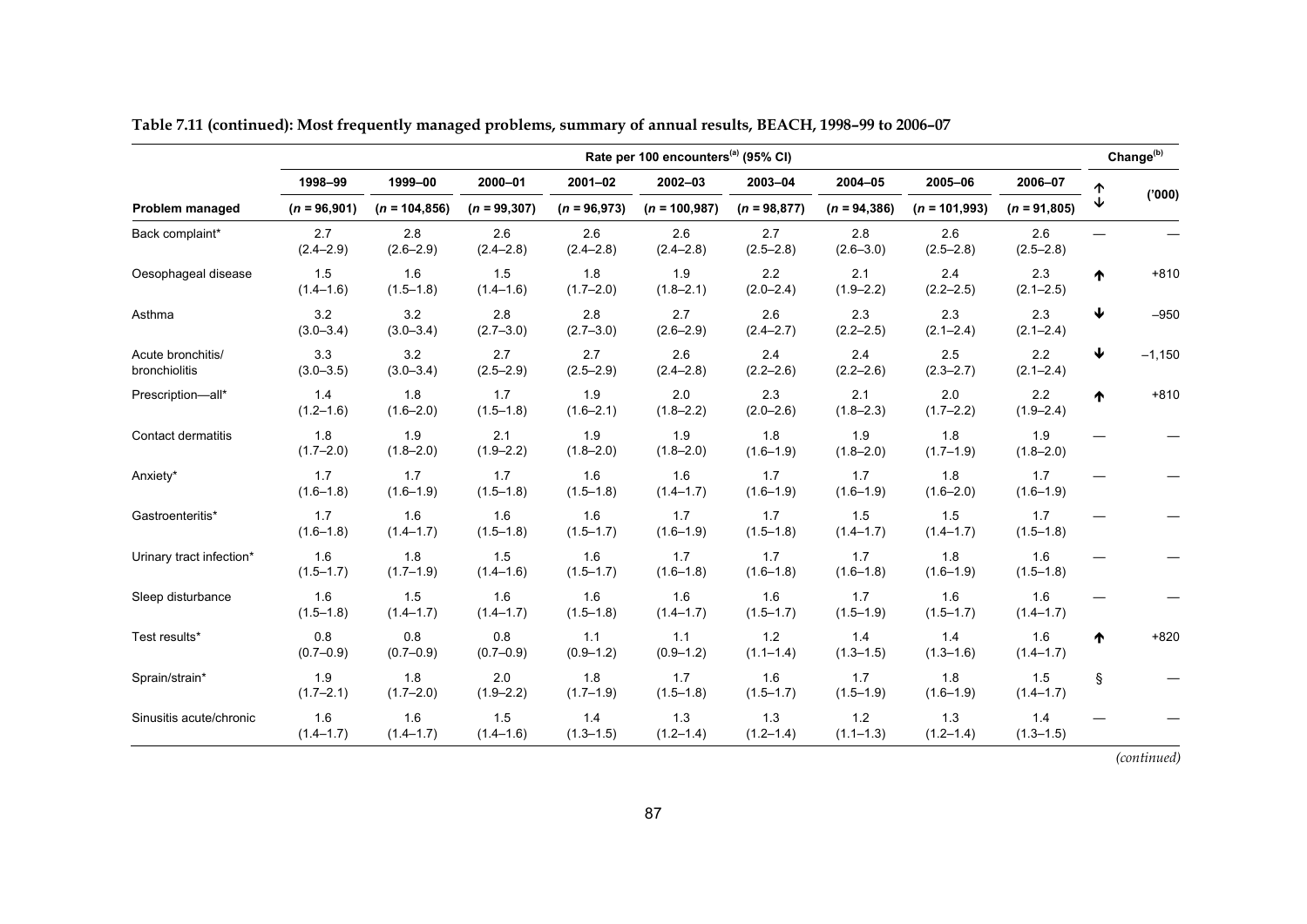|                                   | Rate per 100 encounters <sup>(a)</sup> (95% CI) |                      |                      |                      |                        |                      |                        |                      |                      |   |                       |
|-----------------------------------|-------------------------------------------------|----------------------|----------------------|----------------------|------------------------|----------------------|------------------------|----------------------|----------------------|---|-----------------------|
|                                   | 1998-99                                         | 1999-00              | 2000-01              | $2001 - 02$          | 2002-03                | 2003-04              | 2004-05                | 2005-06              | 2006-07              |   | Change <sup>(b)</sup> |
| Problem managed                   | $(n = 96,901)$                                  | $(n = 104, 856)$     | $(n = 99, 307)$      | $(n = 96,973)$       | $(n = 100, 987)$       | $(n = 98, 877)$      | $(n = 94, 386)$        | $(n = 101,993)$      | $(n = 91,805)$       |   | (000)'                |
| Oral contraception*               | 1.0<br>$(0.9 - 1.1)$                            | 1.0<br>$(0.9 - 1.1)$ | 0.8<br>$(0.7 - 0.9)$ | 0.8<br>$(0.7 - 0.9)$ | 0.9<br>$(0.8 - 1.0)$   | 1.4<br>$(1.2 - 1.5)$ | 1.3<br>$(1.2 - 1.4)$   | 1.2<br>$(1.1 - 1.3)$ | 1.3<br>$(1.2 - 1.4)$ | ₼ | $+300$                |
| Solar keratosis/sunburn           | 1.0<br>$(0.9 - 1.1)$                            | 1.1<br>$(1.0 - 1.2)$ | 1.1<br>$(1.0 - 1.2)$ | 1.0<br>$(0.9 - 1.2)$ | 1.2<br>$(1.0 - 1.3)$   | 1.3<br>$(1.1 - 1.5)$ | 1.3<br>$(1.1 - 1.6)$   | 1.2<br>$(1.1 - 1.3)$ | 1.3<br>$(1.2 - 1.4)$ | ᠰ | $+300$                |
| Ischaemic heart disease*          | 1.5<br>$(1.4 - 1.7)$                            | 1.6<br>$(1.4 - 1.7)$ | 1.3<br>$(1.2 - 1.4)$ | 1.3<br>$(1.1 - 1.4)$ | $1.2$<br>$(1.1 - 1.3)$ | 1.4<br>$(1.2 - 1.5)$ | 1.2<br>$(1.1 - 1.3)$   | 1.3<br>$(1.2 - 1.4)$ | 1.3<br>$(1.2 - 1.4)$ | ↓ | $-220$                |
| Pregnancy*                        | 0.7<br>$(0.6 - 0.8)$                            | 0.7<br>$(0.6 - 0.9)$ | 0.8<br>$(0.7 - 0.9)$ | 0.9<br>$(0.8 - 1.0)$ | 0.8<br>$(0.7 - 1.0)$   | 0.8<br>$(0.7 - 0.9)$ | 0.8<br>$(0.7 - 0.8)$   | 0.9<br>$(0.8 - 1.0)$ | 1.3<br>$(1.1 - 1.4)$ | ₼ | $+610$                |
| Malignant neoplasm, skin          | 0.8<br>$(0.8 - 0.9)$                            | 0.9<br>$(0.8 - 1.0)$ | 0.8<br>$(0.7 - 0.9)$ | 0.9<br>$(0.7 - 1.0)$ | 0.8<br>$(0.7 - 0.9)$   | 1.1<br>$(0.9 - 1.3)$ | 1.2<br>$(1.0 - 1.4)$   | 1.0<br>$(0.9 - 1.1)$ | 1.1<br>$(1.0 - 1.3)$ | ↑ | $+300$                |
| Acute otitis media/<br>myringitis | 1.8<br>$(1.6 - 2.0)$                            | 1.6<br>$(1.5 - 1.7)$ | 1.5<br>$(1.4 - 1.6)$ | 1.3<br>$(1.2 - 1.4)$ | 1.3<br>$(1.2 - 1.4)$   | 1.2<br>$(1.1 - 1.3)$ | $1.2$<br>$(1.1 - 1.3)$ | 1.2<br>$(1.0 - 1.3)$ | 1.1<br>$(1.0 - 1.2)$ | ↓ | $-730$                |
| Viral disease, other/NOS          | 1.3<br>$(1.2 - 1.5)$                            | 1.5<br>$(1.3 - 1.7)$ | 1.6<br>$(1.4 - 1.8)$ | 1.5<br>$(1.3 - 1.7)$ | 1.4<br>$(1.2 - 1.6)$   | 1.3<br>$(1.2 - 1.5)$ | 1.2<br>$(1.1 - 1.4)$   | 1.2<br>$(1.0 - 1.4)$ | 1.1<br>$(0.9 - 1.2)$ | ↓ | $-210$                |
| Fracture*                         | 1.1<br>$(1.0 - 1.2)$                            | 1.0<br>$(0.9 - 1.1)$ | 1.1<br>$(1.0 - 1.2)$ | 1.0<br>$(1.0 - 1.1)$ | 1.0<br>$(0.9 - 1.1)$   | 1.0<br>$(0.9 - 1.1)$ | 1.0<br>$(0.9 - 1.1)$   | 1.0<br>$(0.9 - 1.1)$ | 1.0<br>$(1.0 - 1.1)$ |   |                       |
| Tonsillitis*                      | 1.5<br>$(1.3 - 1.6)$                            | 1.3<br>$(1.2 - 1.4)$ | 1.2<br>$(1.1 - 1.3)$ | 1.1<br>$(1.0 - 1.3)$ | 1.1<br>$(1.0 - 1.2)$   | 1.1<br>$(1.0 - 1.2)$ | 1.1<br>$(0.9 - 1.2)$   | 1.1<br>$(1.0 - 1.2)$ | 1.0<br>$(0.9 - 1.1)$ | ₩ | $-520$                |
| Atrial fibrillation/flutter       | 0.6<br>$(0.5 - 0.6)$                            | 0.6<br>$(0.5 - 0.7)$ | 0.6<br>$(0.5 - 0.6)$ | 0.7<br>$(0.6 - 0.8)$ | 0.6<br>$(0.6 - 0.7)$   | 0.8<br>$(0.7 - 0.9)$ | 0.8<br>$(0.7 - 0.9)$   | 0.9<br>$(0.8 - 1.0)$ | 1.0<br>$(0.9 - 1.1)$ | ᠰ | $+410$                |
| Menopausal complaint              | 1.5<br>$(1.4 - 1.6)$                            | 1.4<br>$(1.2 - 1.5)$ | 1.4<br>$(1.3 - 1.5)$ | 1.4<br>$(1.3 - 1.5)$ | 1.5<br>$(1.3 - 1.6)$   | 1.0<br>$(0.9 - 1.1)$ | 0.9<br>$(0.8 - 1.0)$   | 0.9<br>$(0.8 - 0.9)$ | 0.9<br>$(0.8 - 1.0)$ | ₩ | $-630$                |
| Osteoporosis                      | 0.5<br>$(0.4 - 0.6)$                            | 0.5<br>$(0.5 - 0.6)$ | 0.6<br>$(0.5 - 0.6)$ | 0.7<br>$(0.6 - 0.8)$ | 0.8<br>$(0.7 - 0.9)$   | 0.8<br>$(0.7 - 0.9)$ | 0.9<br>$(0.8 - 1.0)$   | 0.9<br>$(0.8 - 1.0)$ | 0.9<br>$(0.8 - 1.0)$ | ♠ | $+410$                |

**Table 7.11 (continued): Most frequently managed problems, summary of annual results, BEACH, 1998–99 to 2006–07**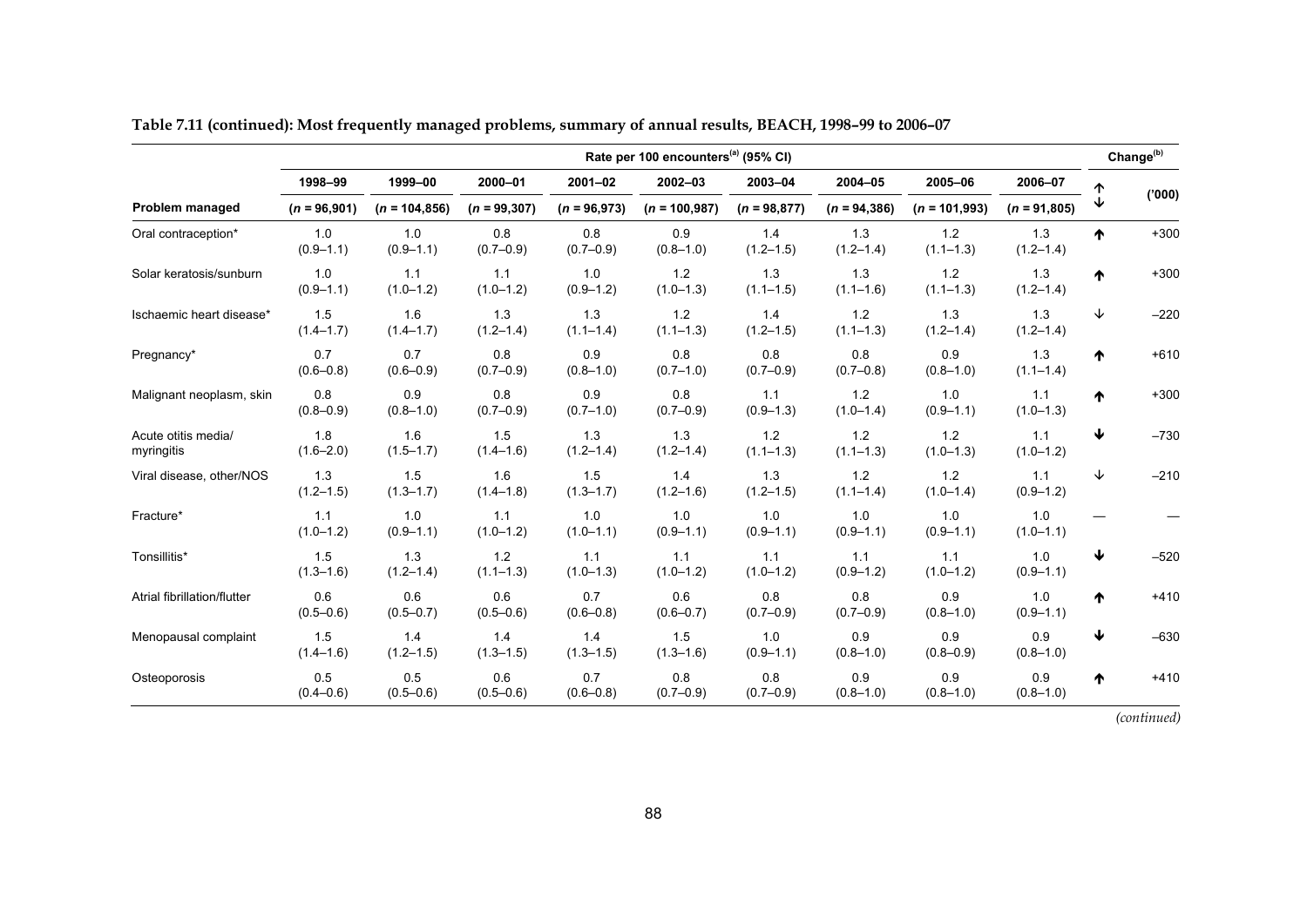|                         | Rate per 100 encounters <sup>(a)</sup> (95% CI) |                        |                            |                            |                        |                        |                            |                        |                            |   |        |
|-------------------------|-------------------------------------------------|------------------------|----------------------------|----------------------------|------------------------|------------------------|----------------------------|------------------------|----------------------------|---|--------|
|                         | 1998-99                                         | 1999-00                | 2000-01                    | $2001 - 02$                | $2002 - 03$            | 2003-04                | 2004-05                    | 2005-06                | 2006-07                    | ∧ |        |
| Problem managed         | $(n = 96,901)$                                  | $(n = 104, 856)$       | $(n = 99, 307)$            | $(n = 96,973)$             | $(n = 100, 987)$       | $(n = 98, 877)$        | $(n = 94, 386)$            | $(n = 101,993)$        | $(n = 91,805)$             | v | ('000) |
| Allergic rhinitis       | 1.0<br>$(0.9 - 1.1)$                            | $(0.9 - 1.2)$          | 1.0<br>$(0.9 - 1.1)$       | 0.8<br>$(0.7 - 0.9)$       | 0.6<br>$(0.5 - 0.7)$   | 0.7<br>$(0.6 - 0.8)$   | 0.7<br>$(0.6 - 0.9)$       | 0.6<br>$(0.5 - 0.7)$   | 0.5<br>$(0.5 - 0.6)$       | ₩ | $-520$ |
| Pre-postnatal check-up* | 1.0<br>$(0.9 - 1.2)$                            | 1.1<br>$(1.0 - 1.3)$   | 0.7<br>$(0.6 - 0.9)$       | 0.7<br>$(0.6 - 0.9)$       | 0.8<br>$(0.7 - 0.9)$   | 0.7<br>$(0.6 - 0.8)$   | 0.6<br>$(0.5 - 0.7)$       | 0.6<br>$(0.5 - 0.7)$   | 0.4<br>$(0.3 - 0.5)$       | ₩ | $-620$ |
| <b>Total problems</b>   | 145.3<br>$(143.5 - 147.2)$                      | 146.7<br>(144.9–148.6) | 144.5<br>$(142.8 - 146.3)$ | 143.4<br>$(141.7 - 145.2)$ | 144.9<br>(143.0–146.8) | 146.3<br>(144.4-148.2) | 145.5<br>$(143.6 - 147.4)$ | 146.2<br>(144.2–148.2) | 148.5<br>$(146.4 - 150.6)$ |   |        |

**Table 7.11 (continued): Most frequently managed problems, summary of annual results, BEACH, 1998–99 to 2006–07** 

(a) Figures do not total 100 as more than one problem can be managed at each encounter. Also only the most frequent problems are included.

(b) The direction and type of change from 1998–99 to 2006–07 is indicated for each variable: Ï/Ð indicates a statistically significant change, § indicates a non-linear significant or marginal change, and — indicates there was no change. Statistically significant linear changes have been extrapolated to estimate the national change and are reported in thousands in the far right column.

\* Includes multiple ICPC–2 or ICPC–2 PLUS codes (see Appendix 4, <www.aihw.gov.au/publications/index.cfm>).

Note: CI-confidence interval; NOS-not otherwise specified. Labels in italics indicate that the results reported for that row are a subset, for example, osteoarthritis (italics) is a subset of arthritis-all. This table incl individual problems which were managed at >= 1.0 per 100 encounters in any year, and any other statistically significant differences of interest.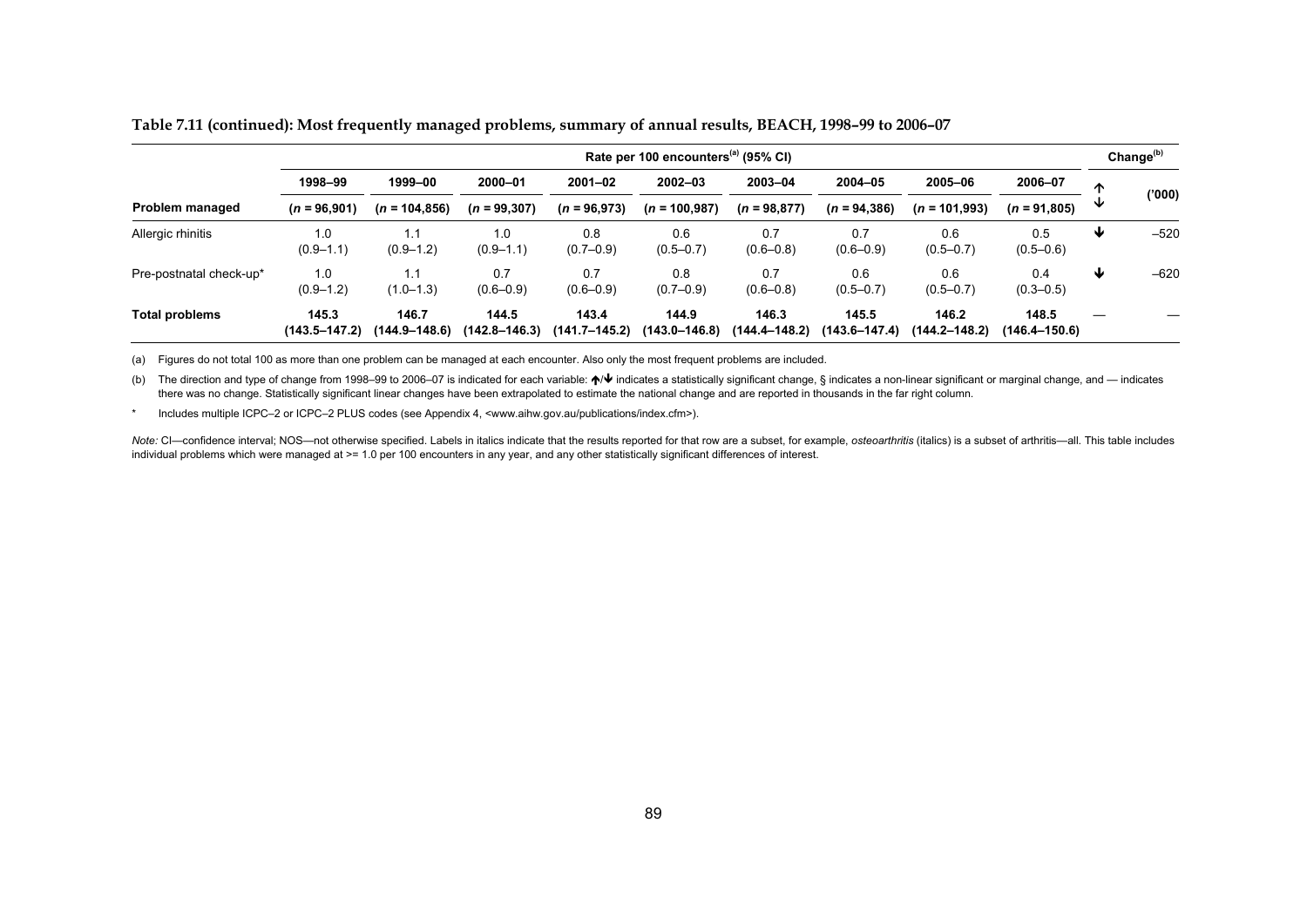### **Most common new problems**

Table 7.12 shows the most frequently managed new problems between 1998–99 and 2006–07. The changes are similar to those noted in Table 7.11. Briefly, there were significant increases in the management rates of general check-up and test results, and a marginal increase in the management of new cases of urinary tract infections; and significant decreases in the management rates of new cases of acute bronchitis/bronchiolitis, acute otitis media/myringitis and otitis externa, and a marginal decrease in the management rate of tonsillitis over the 9 years of the study.

# **Most frequently managed chronic problems**

Table 7.13 shows the most frequently managed chronic problems between 1998–99 and 2006–07. The changes are similar to those noted in Table 7.11. Briefly, there were significant increases in the management rates of hypertension, diabetes, oesophageal disease, malignant skin neoplasm, atrial fibrillation, osteoporosis and hypothyroidism, and marginal increases in the management rates of obesity and dementia from 1998–99 to 2006–07.

Over the same period there were significant decreases in the management rates of asthma and migraine, and a marginal decrease in the management of heart failure. The management rate of chronic arthritis (excluding osteoarthritis and rheumatoid arthritis) decreased. In contrast, the management rate of osteoarthritis showed a marginal increase (95% confidence intervals touching) (Table 7.13).

The management rate of malignant neoplasm of the prostate is interesting. Its management rate had two peaks at 0.8 per 100 encounters in 2000–01 and in 2002–03, significantly higher than in all other years when it was 0.2–0.3 per 100 encounters (Table 7.13).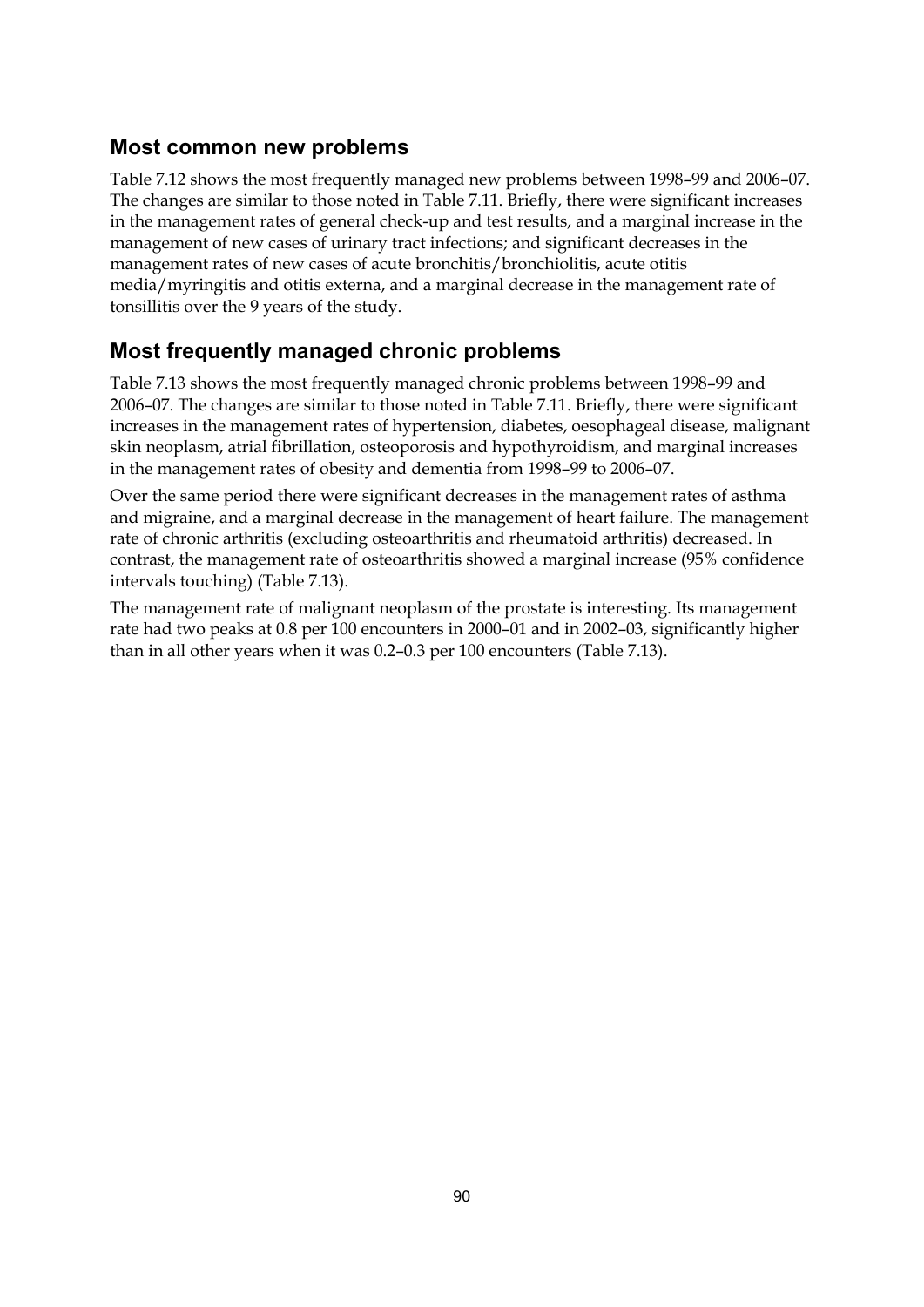|                                      | Rate per 100 encounters <sup>(a)</sup> (95% CI) |                      |                      |                      |                      |                      |                        |                      |                      |   |        |
|--------------------------------------|-------------------------------------------------|----------------------|----------------------|----------------------|----------------------|----------------------|------------------------|----------------------|----------------------|---|--------|
|                                      | 1998-99                                         | 1999-00              | 2000-01              | $2001 - 02$          | 2002-03              | 2003-04              | 2004-05                | 2005-06              | 2006-07              |   |        |
| New problem managed                  | $(n = 96,901)$                                  | $(n = 104, 856)$     | $(n = 99, 307)$      | $(n = 96,973)$       | $(n = 100, 987)$     | $(n = 98, 877)$      | $(n = 94, 386)$        | $(n = 101,993)$      | $(n = 91,805)$       | ↓ | (000)  |
| Upper respiratory tract<br>infection | 5.0<br>$(4.7 - 5.4)$                            | 4.5<br>$(4.1 - 4.9)$ | 4.4<br>$(4.1 - 4.8)$ | 4.7<br>$(4.4 - 5.1)$ | 5.1<br>$(4.7 - 5.5)$ | 4.2<br>$(3.8 - 4.5)$ | 4.3<br>$(4.0 - 4.6)$   | 4.8<br>$(4.4 - 5.2)$ | 4.4<br>$(4.1 - 4.8)$ |   |        |
| Immunisation/<br>vaccination-all*    | 2.9<br>$(2.6 - 3.3)$                            | 1.3<br>$(1.1 - 1.5)$ | 1.5<br>$(1.3 - 1.8)$ | 2.7<br>$(2.4 - 3.0)$ | 2.9<br>$(2.6 - 3.2)$ | 2.9<br>$(2.6 - 3.3)$ | 2.7<br>$(2.4 - 3.1)$   | 2.7<br>$(2.5 - 3.0)$ | 2.8<br>$(2.5 - 3.1)$ |   |        |
| Acute bronchitis/<br>bronchiolitis   | 2.1<br>$(1.9 - 2.3)$                            | 1.7<br>$(1.6 - 1.9)$ | 1.6<br>$(1.5 - 1.7)$ | 1.9<br>$(1.7 - 2.0)$ | 1.9<br>$(1.7 - 2.1)$ | 1.8<br>$(1.6 - 1.9)$ | 1.7<br>$(1.5 - 1.9)$   | 1.9<br>$(1.7 - 2.1)$ | 1.6<br>$(1.5 - 1.7)$ | ₩ | $-530$ |
| Gastroenteritis*                     | 1.3<br>$(1.1 - 1.4)$                            | 1.0<br>$(0.9 - 1.2)$ | 1.1<br>$(1.0 - 1.2)$ | 1.2<br>$(1.1 - 1.4)$ | 1.3<br>$(1.2 - 1.5)$ | 1.3<br>$(1.2 - 1.5)$ | $1.2$<br>$(1.1 - 1.3)$ | 1.3<br>$(1.2 - 1.4)$ | 1.3<br>$(1.2 - 1.4)$ |   |        |
| General check-up*                    | 0.7<br>$(0.6 - 0.7)$                            | 0.5<br>$(0.4 - 0.5)$ | 0.4<br>$(0.3 - 0.5)$ | 0.8<br>$(0.7 - 0.9)$ | 0.9<br>$(0.8 - 1.0)$ | 0.8<br>$(0.7 - 0.9)$ | 1.0<br>$(0.9 - 1.1)$   | 1.0<br>$(0.8 - 1.1)$ | 1.2<br>$(1.1 - 1.3)$ | ↑ | $+510$ |
| Urinary tract infection*             | 0.9<br>$(0.9 - 1.0)$                            | 0.8<br>$(0.8 - 0.9)$ | 0.8<br>$(0.7 - 0.9)$ | 1.0<br>$(0.9 - 1.1)$ | 1.1<br>$(1.0 - 1.2)$ | 1.1<br>$(1.0 - 1.1)$ | 1.1<br>$(1.0 - 1.1)$   | 1.2<br>$(1.1 - 1.3)$ | 1.1<br>$(1.0 - 1.2)$ | 个 | $+200$ |
| Sprain/strain*                       | 1.1<br>$(0.9 - 1.2)$                            | 0.9<br>$(0.8 - 1.0)$ | 1.1<br>$(0.9 - 1.2)$ | 1.0<br>$(0.9 - 1.1)$ | 1.0<br>$(0.9 - 1.1)$ | 1.0<br>$(0.9 - 1.0)$ | 1.0<br>$(0.9 - 1.1)$   | 1.1<br>$(1.0 - 1.2)$ | 0.9<br>$(0.8 - 1.0)$ |   |        |
| Sinusitis acute/chronic              | 1.0<br>$(0.8 - 1.1)$                            | 0.8<br>$(0.7 - 0.9)$ | 0.8<br>$(0.7 - 0.9)$ | 0.9<br>$(0.8 - 1.0)$ | 0.9<br>$(0.8 - 1.0)$ | 0.9<br>$(0.8 - 1.0)$ | 0.7<br>$(0.7 - 0.8)$   | 0.9<br>$(0.8 - 1.0)$ | 0.9<br>$(0.8 - 1.0)$ |   |        |
| Acute otitis media/<br>myringitis    | 1.2<br>$(1.1 - 1.3)$                            | 0.9<br>$(0.8 - 1.0)$ | 0.9<br>$(0.8 - 1.0)$ | 1.0<br>$(0.9 - 1.0)$ | 0.9<br>$(0.8 - 1.0)$ | 0.9<br>$(0.8 - 1.0)$ | 0.8<br>$(0.8 - 0.9)$   | 0.9<br>$(0.8 - 1.0)$ | 0.8<br>$(0.7 - 0.9)$ | ↓ | $-420$ |
| Tonsillitis*                         | 1.0<br>$(0.9 - 1.1)$                            | 0.8<br>$(0.7 - 0.9)$ | 0.8<br>$(0.7 - 0.9)$ | 0.8<br>$(0.7 - 0.9)$ | 0.9<br>$(0.8 - 0.9)$ | 0.9<br>$(0.8 - 1.0)$ | 0.8<br>$(0.7 - 0.9)$   | 0.8<br>$(0.7 - 1.0)$ | 0.8<br>$(0.7 - 0.9)$ | ↓ | $-210$ |
| Viral disease, other/NOS             | 0.9<br>$(0.8 - 1.0)$                            | 1.0<br>$(0.8 - 1.1)$ | 1.1<br>$(0.9 - 1.2)$ | 1.0<br>$(0.9 - 1.2)$ | 1.1<br>$(0.9 - 1.2)$ | 1.0<br>$(0.9 - 1.1)$ | 0.9<br>$(0.8 - 1.0)$   | 0.9<br>$(0.8 - 1.0)$ | 0.8<br>$(0.7 - 0.9)$ |   |        |
| Test results*                        | 0.1<br>$(0.1 - 0.2)$                            | 0.1<br>$(0.1 - 0.1)$ | 0.1<br>$(0.1 - 0.1)$ | 0.2<br>$(0.2 - 0.3)$ | 0.3<br>$(0.2 - 0.3)$ | 0.3<br>$(0.3 - 0.4)$ | 0.4<br>$(0.3 - 0.4)$   | 0.4<br>$(0.3 - 0.5)$ | 0.4<br>$(0.4 - 0.5)$ | ᠰ | $+310$ |

**Table 7.12: Most frequently managed new problems, summary of annual results, BEACH, 1998–99 to 2006–07**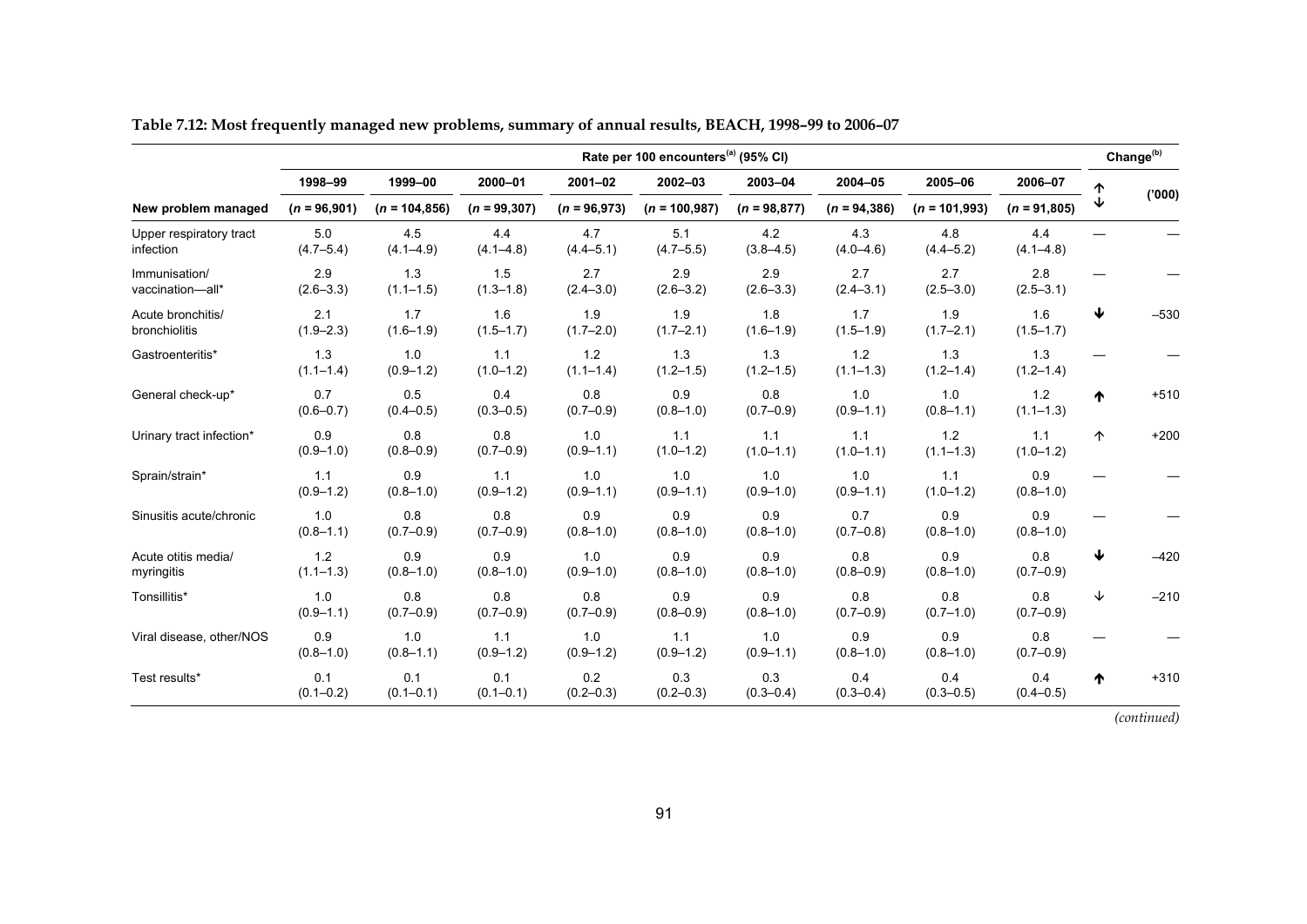|                     | Rate per 100 encounters <sup>(a)</sup> (95% CI) |                         |                         |                         |                         |                         |                         |                         |                         |   |        |
|---------------------|-------------------------------------------------|-------------------------|-------------------------|-------------------------|-------------------------|-------------------------|-------------------------|-------------------------|-------------------------|---|--------|
|                     | 1998-99                                         | 1999-00                 | 2000-01                 | $2001 - 02$             | $2002 - 03$             | 2003-04                 | 2004-05                 | 2005-06                 | 2006-07                 | ∧ |        |
| New problem managed | $(n = 96,901)$                                  | $(n = 104, 856)$        | $(n = 99, 307)$         | $(n = 96,973)$          | $(n = 100.987)$         | $(n = 98, 877)$         | $(n = 94, 386)$         | $(n = 101,993)$         | $(n = 91,805)$          | ◡ | (000)' |
| Skin disease, other | 0.3<br>$(0.2 - 0.3)$                            | 0.3<br>$(0.2 - 0.3)$    | 0.3<br>$(0.3 - 0.3)$    | 0.4<br>$(0.3 - 0.4)$    | 0.4<br>$(0.3 - 0.4)$    | 0.4<br>$(0.3 - 0.4)$    | 0.5<br>$(0.4 - 0.6)$    | 0.4<br>$(0.4 - 0.5)$    | 0.4<br>$(0.4 - 0.5)$    | ₼ | $+100$ |
| Otitis externa      | 0.5<br>$(0.5 - 0.6)$                            | 0.4<br>$(0.3 - 0.5)$    | 0.4<br>$(0.4 - 0.5)$    | 0.5<br>$(0.4 - 0.6)$    | 0.4<br>$(0.4 - 0.5)$    | 0.5<br>$(0.4 - 0.5)$    | 0.4<br>$(0.4 - 0.5)$    | 0.5<br>$(0.4 - 0.5)$    | 0.4<br>$(0.3 - 0.4)$    | ₩ | $-110$ |
| Total new problems  | 54.5<br>$(53.0 - 56.0)$                         | 45.3<br>$(43.6 - 46.9)$ | 47.4<br>$(45.7 - 49.0)$ | 55.1<br>$(53.8 - 56.5)$ | 57.0<br>$(55.6 - 58.3)$ | 55.9<br>$(54.5 - 57.3)$ | 55.2<br>$(53.8 - 56.5)$ | 56.9<br>$(55.5 - 58.2)$ | 56.5<br>$(55.1 - 57.9)$ |   |        |

**Table 7.12 (continued): Most frequently managed new problems, summary of annual results, BEACH, 1998–99 to 2006–07** 

(a) Figures do not total 100 as more than one problem can be managed at each encounter. Also only the most frequent problems are included.

(b) The direction and type of change from 1998–99 to 2006–07 is indicated for each variable: ↑/↓ indicates a statistically significant change, ↑/↓ indicates a marginal change, § indicates a non-linear significant or marginal change, and — indicates there was no change. Statistically significant linear changes have been extrapolated to estimate the national change and are reported in thousands in the far right column.

\* Includes multiple ICPC–2 or ICPC–2 PLUS codes (see Appendix 4, <www.aihw.gov.au/publications/index.cfm>).

Note: CI-confidence interval; NOS-not otherwise specified. This table includes individual new problems which were managed at >= 1.0 per 100 encounters in any year, and any other statistically significant differences of interest.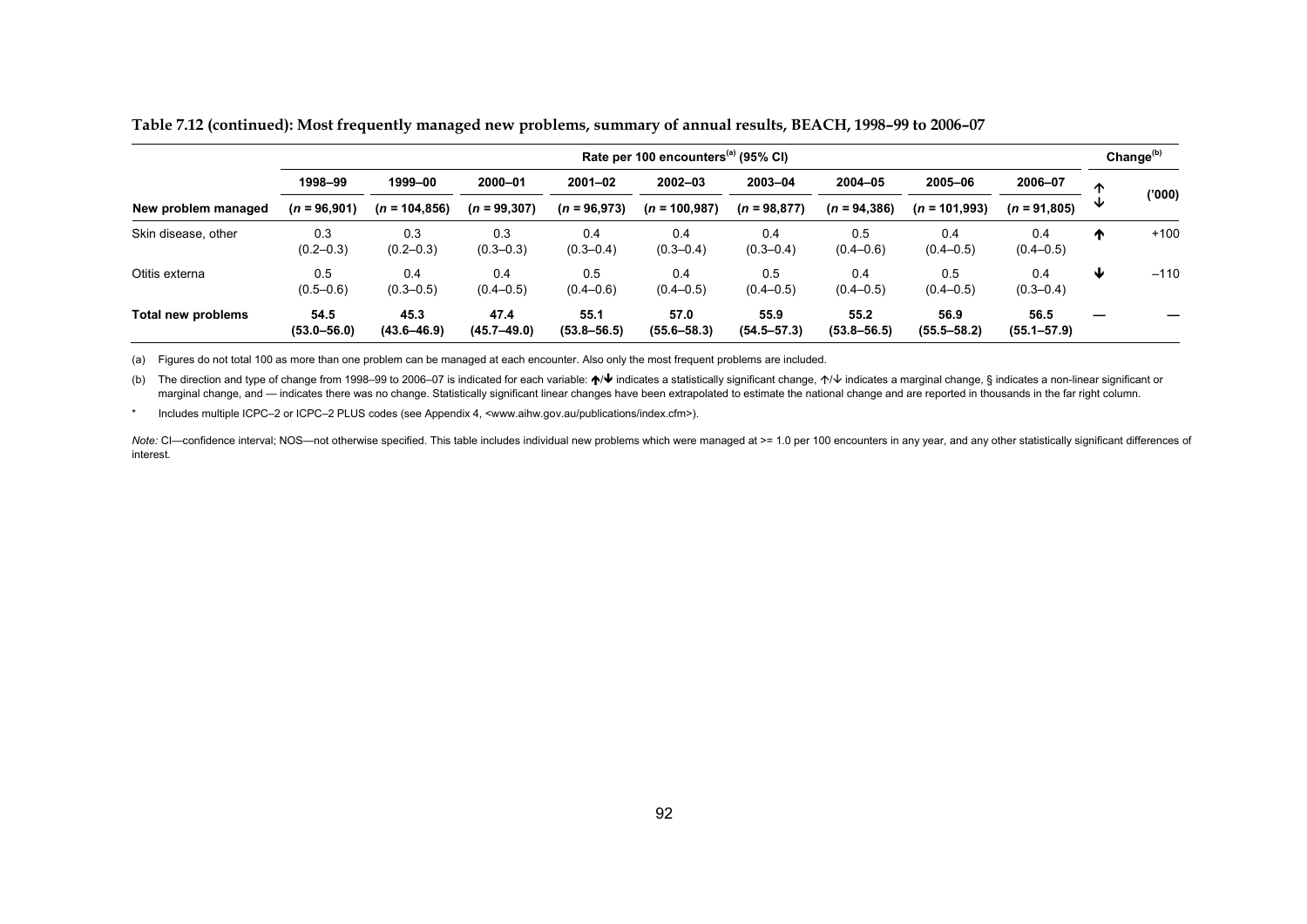|                                          |                      |                      |                      |                      | Rate per 100 encounters <sup>(a)</sup> (95% CI) |                      |                        |                       |                       |   | Change <sup>(b)</sup> |
|------------------------------------------|----------------------|----------------------|----------------------|----------------------|-------------------------------------------------|----------------------|------------------------|-----------------------|-----------------------|---|-----------------------|
| Chronic problem                          | 1998-99              | 1999-00              | 2000-01              | $2001 - 02$          | 2002-03                                         | 2003-04              | 2004-05                | 2005-06               | 2006-07               |   |                       |
| managed                                  | $(n = 96,901)$       | $(n = 104, 856)$     | $(n = 99, 307)$      | $(n = 96,973)$       | $(n = 100, 987)$                                | $(n = 98, 877)$      | $(n = 94, 386)$        | $(n = 101,993)$       | $(n = 91,805)$        |   | (000)                 |
| Hypertension (non-<br>gestational)**     | 8.2<br>$(7.8 - 8.7)$ | 8.4<br>$(7.9 - 8.9)$ | 8.6<br>$(8.1 - 9.1)$ | 9.0<br>$(8.5 - 9.5)$ | 8.8<br>$(8.3 - 9.3)$                            | 9.2<br>$(8.7 - 9.7)$ | 8.9<br>$(8.4 - 9.4)$   | 9.4<br>$(8.9 - 10.0)$ | 9.5<br>$(9.0 - 10.0)$ | ᠰ | $+1,280$              |
| Diabetes (non-<br>gestational)**         | 2.6<br>$(2.4 - 2.7)$ | 2.7<br>$(2.5 - 2.9)$ | 2.8<br>$(2.6 - 3.0)$ | 3.1<br>$(2.9 - 3.3)$ | 2.9<br>$(2.7 - 3.1)$                            | 3.3<br>$(3.1 - 3.5)$ | 3.2<br>$(3.0 - 3.4)$   | 3.5<br>$(3.3 - 3.8)$  | 3.7<br>$(3.5 - 3.9)$  | ^ | $+1,110$              |
| Depressive disorder                      | 3.5<br>$(3.3 - 3.7)$ | 3.4<br>$(3.2 - 3.6)$ | 3.6<br>$(3.4 - 3.9)$ | 3.4<br>$(3.2 - 3.6)$ | 3.5<br>$(3.3 - 3.7)$                            | 3.6<br>$(3.4 - 3.8)$ | 3.7<br>$(3.5 - 3.9)$   | 3.6<br>$(3.4 - 3.8)$  | 3.7<br>$(3.5 - 3.9)$  |   |                       |
| Lipid disorders*                         | 2.5<br>$(2.3 - 2.7)$ | 2.6<br>$(2.4 - 2.8)$ | 2.9<br>$(2.7 - 3.1)$ | 2.9<br>$(2.7 - 3.1)$ | 3.0<br>$(2.8 - 3.2)$                            | 3.1<br>$(2.9 - 3.4)$ | 3.3<br>$(3.1 - 3.6)$   | 3.4<br>$(3.1 - 3.7)$  | 3.5<br>$(3.2 - 3.7)$  | ₳ | $+1,010$              |
| Osteoarthritis*                          | 2.2<br>$(2.0 - 2.4)$ | 2.2<br>$(2.1 - 2.4)$ | 2.5<br>$(2.3 - 2.7)$ | 2.6<br>$(2.4 - 2.8)$ | 2.6<br>$(2.4 - 2.7)$                            | 2.8<br>$(2.6 - 3.0)$ | 2.8<br>$(2.6 - 3.0)$   | 2.7<br>$(2.5 - 2.9)$  | 2.6<br>$(2.4 - 2.8)$  | 个 | $+400$                |
| Oesophageal disease                      | 1.5<br>$(1.4 - 1.6)$ | 1.6<br>$(1.5 - 1.8)$ | 1.5<br>$(1.4 - 1.6)$ | 1.8<br>$(1.7 - 2.0)$ | 1.9<br>$(1.8 - 2.1)$                            | 2.2<br>$(2.0 - 2.4)$ | 2.1<br>$(2.0 - 2.3)$   | 2.4<br>$(2.2 - 2.5)$  | 2.3<br>$(2.1 - 2.5)$  | ᠰ | $+810$                |
| Asthma                                   | 3.2<br>$(3.0 - 3.4)$ | 3.2<br>$(3.0 - 3.4)$ | 2.8<br>$(2.7 - 3.0)$ | 2.8<br>$(2.7 - 3.0)$ | 2.7<br>$(2.6 - 2.9)$                            | 2.6<br>$(2.4 - 2.7)$ | 2.3<br>$(2.2 - 2.5)$   | 2.3<br>$(2.1 - 2.4)$  | 2.3<br>$(2.1 - 2.4)$  | ↓ | $-950$                |
| Ischaemic heart disease*                 | 1.5<br>$(1.4 - 1.7)$ | 1.6<br>$(1.4 - 1.7)$ | 1.3<br>$(1.2 - 1.4)$ | 1.3<br>$(1.1 - 1.4)$ | 1.2<br>$(1.1 - 1.3)$                            | 1.4<br>$(1.2 - 1.5)$ | $1.2$<br>$(1.1 - 1.3)$ | 1.3<br>$(1.2 - 1.4)$  | 1.3<br>$(1.2 - 1.4)$  | Ş |                       |
| Malignant neoplasm skin                  | 0.8<br>$(0.8 - 0.9)$ | 0.9<br>$(0.8 - 1.0)$ | 0.8<br>$(0.7 - 0.9)$ | 0.9<br>$(0.7 - 1.0)$ | 0.8<br>$(0.7 - 0.9)$                            | 1.1<br>$(0.9 - 1.3)$ | 1.2<br>$(1.0 - 1.4)$   | 1.0<br>$(0.9 - 1.1)$  | 1.1<br>$(1.0 - 1.3)$  | ᠰ | $+300$                |
| Atrial fibrillation/flutter              | 0.6<br>$(0.5 - 0.6)$ | 0.6<br>$(0.5 - 0.7)$ | 0.6<br>$(0.5 - 0.6)$ | 0.7<br>$(0.6 - 0.8)$ | 0.6<br>$(0.6 - 0.7)$                            | 0.8<br>$(0.7 - 0.9)$ | 0.8<br>$(0.7 - 0.9)$   | 0.9<br>$(0.8 - 1.0)$  | 1.0<br>$(0.9 - 1.1)$  | ₼ | $+410$                |
| Osteoporosis                             | 0.5<br>$(0.4 - 0.6)$ | 0.5<br>$(0.5 - 0.6)$ | 0.6<br>$(0.5 - 0.6)$ | 0.7<br>$(0.6 - 0.8)$ | 0.8<br>$(0.7 - 0.9)$                            | 0.8<br>$(0.7 - 0.9)$ | 0.9<br>$(0.8 - 1.0)$   | 0.9<br>$(0.8 - 1.0)$  | 0.9<br>$(0.8 - 1.0)$  | ♠ | $+410$                |
| Back complaint*                          | 0.8<br>$(0.7 - 0.9)$ | 1.0<br>$(0.9 - 1.1)$ | 1.0<br>$(0.9 - 1.1)$ | 0.9<br>$(0.8 - 1.0)$ | 0.8<br>$(0.7 - 0.9)$                            | 0.9<br>$(0.8 - 1.0)$ | 0.9<br>$(0.8 - 1.1)$   | 0.9<br>$(0.8 - 1.0)$  | 0.9<br>$(0.8 - 0.9)$  |   |                       |
| Chronic obstructive<br>pulmonary disease | 0.8<br>$(0.7 - 0.9)$ | 0.8<br>$(0.7 - 0.9)$ | 0.7<br>$(0.6 - 0.8)$ | 0.7<br>$(0.6 - 0.8)$ | 0.7<br>$(0.6 - 0.8)$                            | 0.7<br>$(0.7 - 0.8)$ | 0.8<br>$(0.7 - 0.9)$   | 0.7<br>$(0.6 - 0.8)$  | 0.8<br>$(0.8 - 0.9)$  |   |                       |

| Table 7.13: Most frequently managed chronic problems, summary of annual results, BEACH, 1998–99 to 2006–07 |  |  |  |
|------------------------------------------------------------------------------------------------------------|--|--|--|
|                                                                                                            |  |  |  |